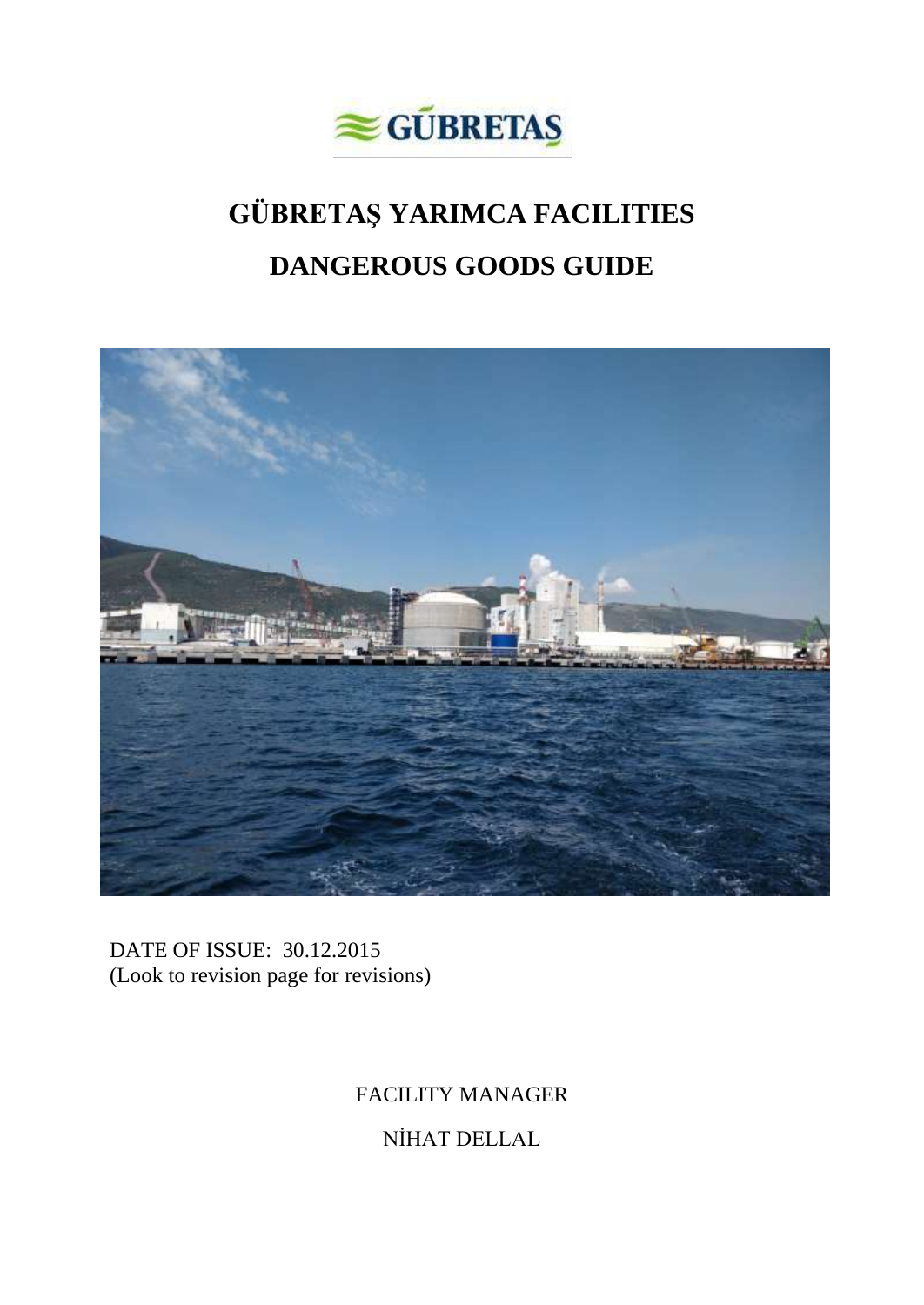# REVISION PAGE

| N <sub>o</sub> | Revisi<br>on No | <b>Revision Content</b>                     | Revision<br>Date | <b>Revision By</b> |
|----------------|-----------------|---------------------------------------------|------------------|--------------------|
|                |                 |                                             |                  | Name               |
| 1              | 1/2015          | UN1805 Phosphoric Acid MSDS                 | 22.01.2016       | Ayhan SÖĞÜT        |
| $\overline{2}$ | 2/2015          | UN1830 Sulphuric Acid MSDS                  | 22.01.2016       | Ayhan SÖĞÜT        |
| 3              | 3/2015          | <b>UN2067 Ammonium Nitrate MSDS</b>         | 22.01.2016       | Ayhan SÖĞÜT        |
| $\overline{4}$ | 4/2017          | <b>UN1005 Ammonia MSDS</b>                  | 15.01.2017       | Ayhan SÖĞÜT        |
| 5              | 5/2018          | Emergiency Plan Rev.                        | 18.01.2019       | Ayhan SÖĞÜT        |
| 6              | 6/2020          | Port Facility Information Form Rev.         | 20.01.2020       | Ayhan SÖĞÜT        |
| $\overline{7}$ | 7/2020          | Firm Logo Rev.                              | 29.05.2020       | Ayhan SÖĞÜT        |
| 8              | 8/2020          | <b>Supply Notification Form</b>             | 05.06.2020       | Ayhan SÖĞÜT        |
| 9              | 9/2020          | Ship to Ship Bunker Transfer Check List     | 05.06.2020       | Ayhan SÖĞÜT        |
| 10             | 10/2020         | UN1805 Phosphoric Acid MSDS                 | 08.06.2020       | Ayhan SÖĞÜT        |
| 11             |                 | 11/2020 UN1830 Sulphuric Acid MSDS          | 08.06.2020       | Ayhan SÖĞÜT        |
| 12             |                 | 12/2020 UN2067 Ammonium Nitrate MSDS        | 08.06.2020       | Ayhan SÖĞÜT        |
| 13             |                 | 13/2020 UN1005 Ammonia MSDS                 | 08.06.2020       | Ayhan SÖĞÜT        |
| 14             |                 | 14/2020 Port's Photo Rev.                   | 08.06.2020       | Ayhan SÖĞÜT        |
| 15             |                 | 15/2020 Port Facility Information Form Rev. | 08.06.2020       | Ayhan SÖĞÜT        |
| 16             | 16/2020         | General and Fire Plan Rev.                  | 08.06.2020       | Ayhan SÖĞÜT        |
| 17             |                 | $17/2020$ Emergiency Plan (I)               | 08.06.2020       | Ayhan SÖĞÜT        |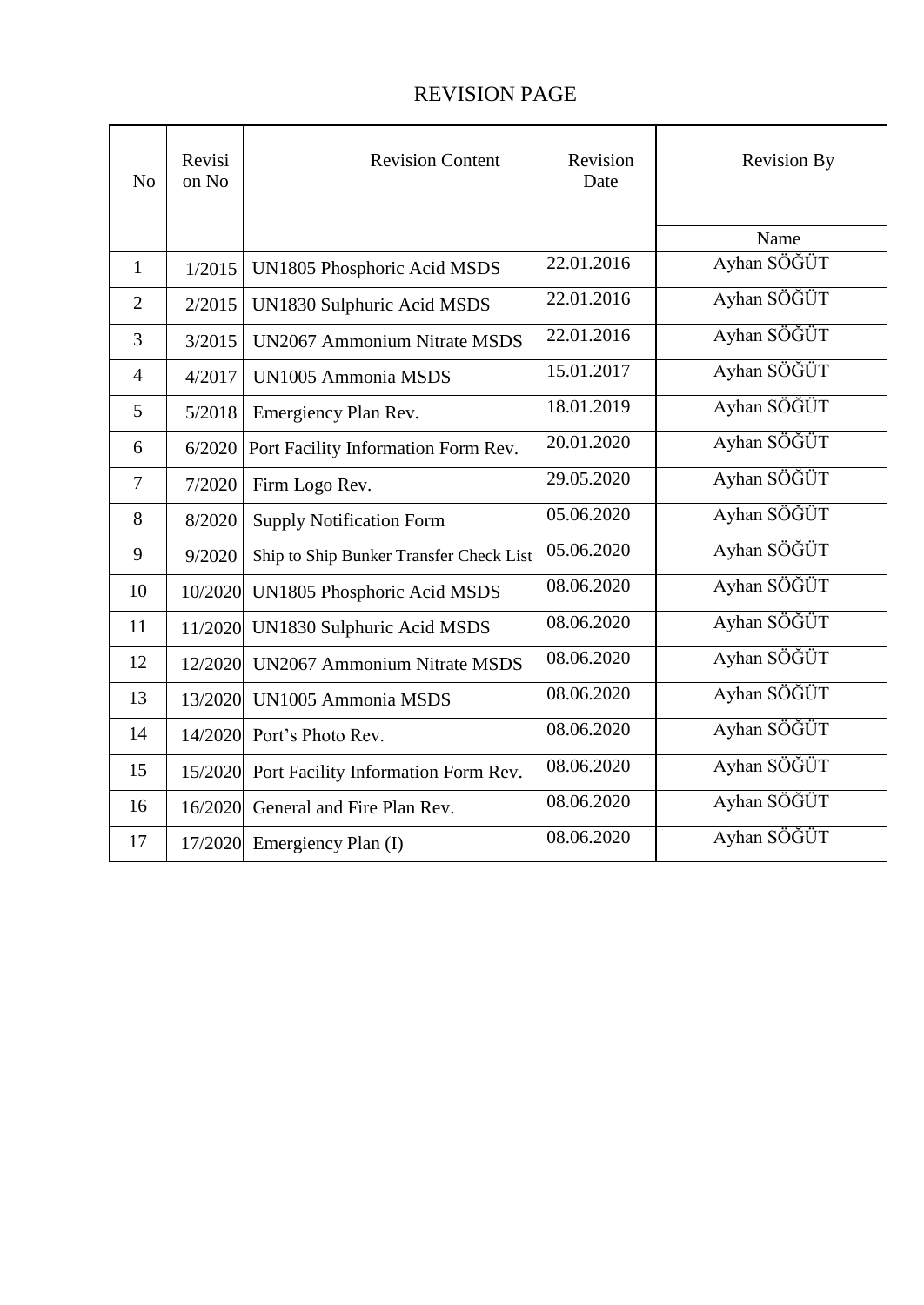# **CONTENTS**

#### **REVISION PAGE**

#### **CONTENTS**

#### **1.INTRODUCTION**

#### **2. APPLICATION AND DEFINITIONS**

- **2.1 Application**
- **2.2 Definitions**

#### **3 RESPONSIBILITIES**

- **3.1 Role of berth operators**
- **3.2 Role Of Cargo Interests**
- **3.3 Role Of Shıp Master's / Offıcer's**
- **3.4 Functıon And Responsıbılıtıes Of Safety Advısers(TMGD)**
- **3.5 Responsıbılıtıes Of 3rd Parties Are Operating İn Shore Facılıtıes (As Contractor Employees And Agents)**

#### **4. APPLICABLE / TO BE OBSERVED RULES BY THE SHORE FACILITIES**

- **4.1 General rules**
- **4.2 PRE-ARRİVAL NOTİFİCATİON**
- **4.3 Procedures for offloading/**
- **4.4 Guidelines for handling dangerous goods**
- **4.5 Labelling routines**
- **4.6 Separation and storage of dangerous goods in port**
- **4.7 Transport documents - sea routines**
- **4.8 Transport documents - road routines**
- **4.9 Loading procedures**
- **4.10 Collection Procedures**
- **4.11 Arrival and departure of vessels, bunkering and watch keeping**
- **4.12 Fire prevention measures**
- **4.13 Emergency procedures**
- **4.14 Accident reporting**
- **4.15 Training procedures for handling dangerous cargo**
- **4.16 Annual Report**

#### **5. CLASSES OF HAZARDOUS SUBSTANCES, HANDLING, LOADING /**

#### **DISCHARGE, HANDLING, SEPARATION, STACKING AND STORING**

- *5.2 CLASS 1 – Explosives*
- **5.2CLASS 2 – Gases**
- **5.3 CLASS 3 - Flammable liquids**
- **5.4 CLASS 4 - Flammable solids; substances liable to spontaneous combustion; substances which, in contact with water; emit flammable gases**
- **5.5 CLASS 5 - Oxidizing substances and organic peroxides**
- **5.6 CLASS 6 - Toxic and infectious substances**
- **5.7 CLASS 7 - Radioactive material**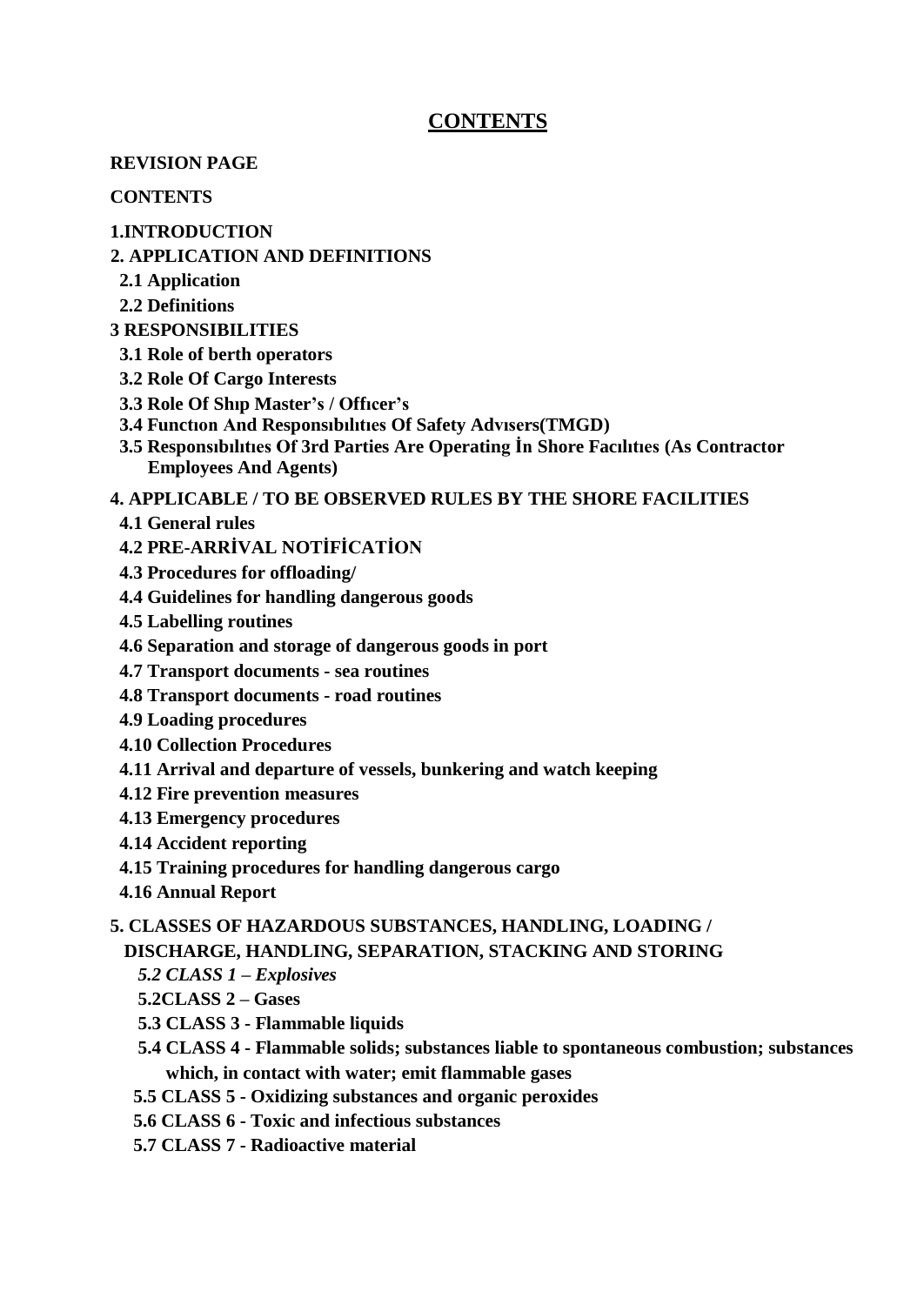#### **5.8 CLASS 8 - Corrosive substances**

**5.9 CLASS 9 Miscellaneous dangerous substances and articles and environmentally hazardous substances**

#### **6. USE OF PACKAGINGS**

## **7. MARKING AND LABELLING OF PACKAGES INCLUDING IBC's**

#### **8. SEGREGATION ADVICE FOR THE TEMPORARY KEEPING OF DANGEROUS CARGOES IN PORT AREAS**

## **9. DOCUMENTATION FOR DANGEROUS GOODS**

# **10. DANGEROUS CARGO HANDLİNG AND OPERATIONAL ISSUES AT PORT FACILITY 11. DOCUMENTATION CONTROL AND RECORD**

# **12. IN CASE OF EMERGENCY, EMERGENCY PREPAREDNESS AND TO RESPONSE**

# **13. GENERAL RULES REGARDING THE OCCUPATIONAL HEALTH AND SAFETY**

### **FIGURES AND TABLES**

- Table 1 Segregatıon Table For Dangerous Cargoes In Port Areas
- Table 2 Segregatıon Table For Sulphiric Acid and Phosphoric Acid In Vessel
- Table 3 Segregatıon Table For Ammonium Nitrate In Vessel

### **PLANS**

- 1- GENERAL CONDITION and FIRE PLAN
- 2- EMERGENCY ESCAPE PLAN (I)
- 3- EMERGENCY ESCAPE PLAN (II)

#### **CHECK LISTS**

- Appendix 1 Checklist for container labeling
- Appendix 2 Checklist for vehicle labeling
- Appendix 3 Checklist for the labelling of individual packages
- Appendix 4 Checklist Separation according to IMDG
- Appendix 5 Checklist Separation according to ADR
- Appendix 6 Checklist Dangerous Cargo Declaration
- Appendix 7 Checklist For Goods Declarations
- Appendix 8 Checklist dangerous goods transport document
- Appendix 9 Checklist Loading of Vehicles' and Containers
- Appendix 10 Checklist Loading of Single Items and Gen. Cargo Vehicles and/or containers
- Appendix 11 Checklist for equipment
- Appendix 12 Checklist Procedure to follow in an emergency
- Appendix 13 Supply Notification Form
- Appendix 14 Ship to Ship Bunker Transfer Check List (Before Operation)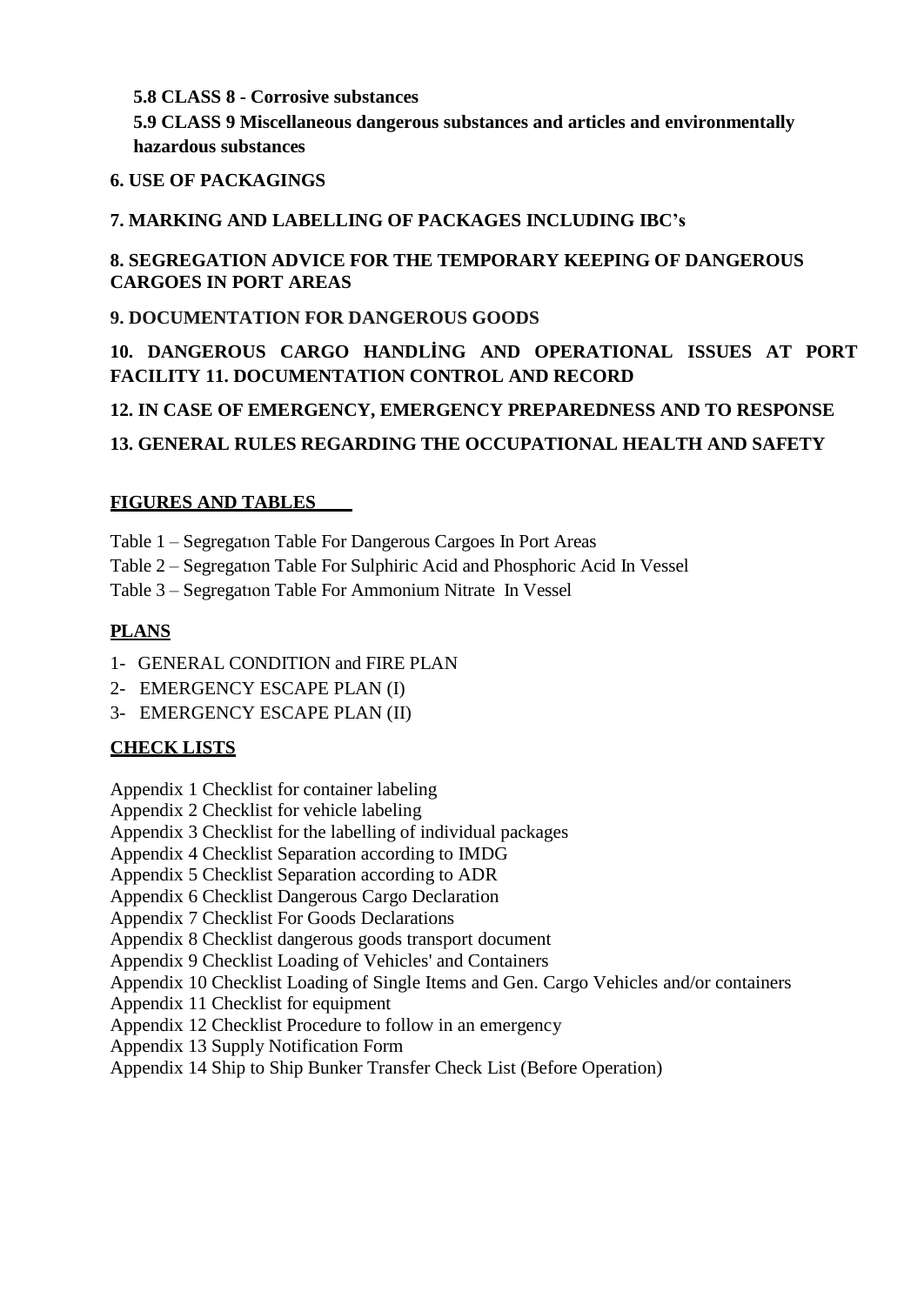## **1.INTRODUCTION**

The entry and presence of *dangerous cargoes* in *port areas* and any consequential *handling* should be controlled to ensure the general safety and security of the area, the containment of the cargoes, the safety of all persons in or near the *port area*, and the protection of the environment.

The safety of life at sea and the safety and security of a *ship*, its cargo and its crew in a *port area*  are directly related to the care which is taken with *dangerous cargoes* prior to loading or unloading, and during their *handling*.

These Guide are confined to *dangerous cargoes* which are in a *port area* as part of the transport chain. These Recommendations do not apply to dangerous substances which are used in a *port area* or are for general storage in the *port area***,** but Governments may wish to control such use and storage by national legal requirements. Should a substance covered by either of these exclusions subsequently be shipped, this Guide should then be applied, even though the substance is already in the *port area*.

An essential pre-requisite for the safe *transport* and *handling* of *dangerous cargoes* is their proper identification, containment, packaging, packing, securing, marking, labeling, placarding and documentation. This applies whether the operation takes place in a *port area* or at premises away from a *port area*.

Whilst the total transport chain includes inland, port and marine elements, it is essential that every care is taken by those responsible for the matters in 1.4 and that all relevant information is passed to those involved in the transport chain and to the final consignee. Attention should be paid to the possible differing requirements for different modes of *transport*.

The safe transport and handling of *dangerous cargoes* is based on correct and accurate application of regulations for transport and handling of such cargoes and depends on appreciation by all persons concerned of the risks involved and on the full and detailed understanding of the regulations. This can only be achieved by properly planned and carried out training and retraining of persons concerned.

These Guide are intended to set out a standard framework within which legal requirements can be prepared for the first time, to ensure the safe *transport* and *handling* of *dangerous cargoes* in *port areas*.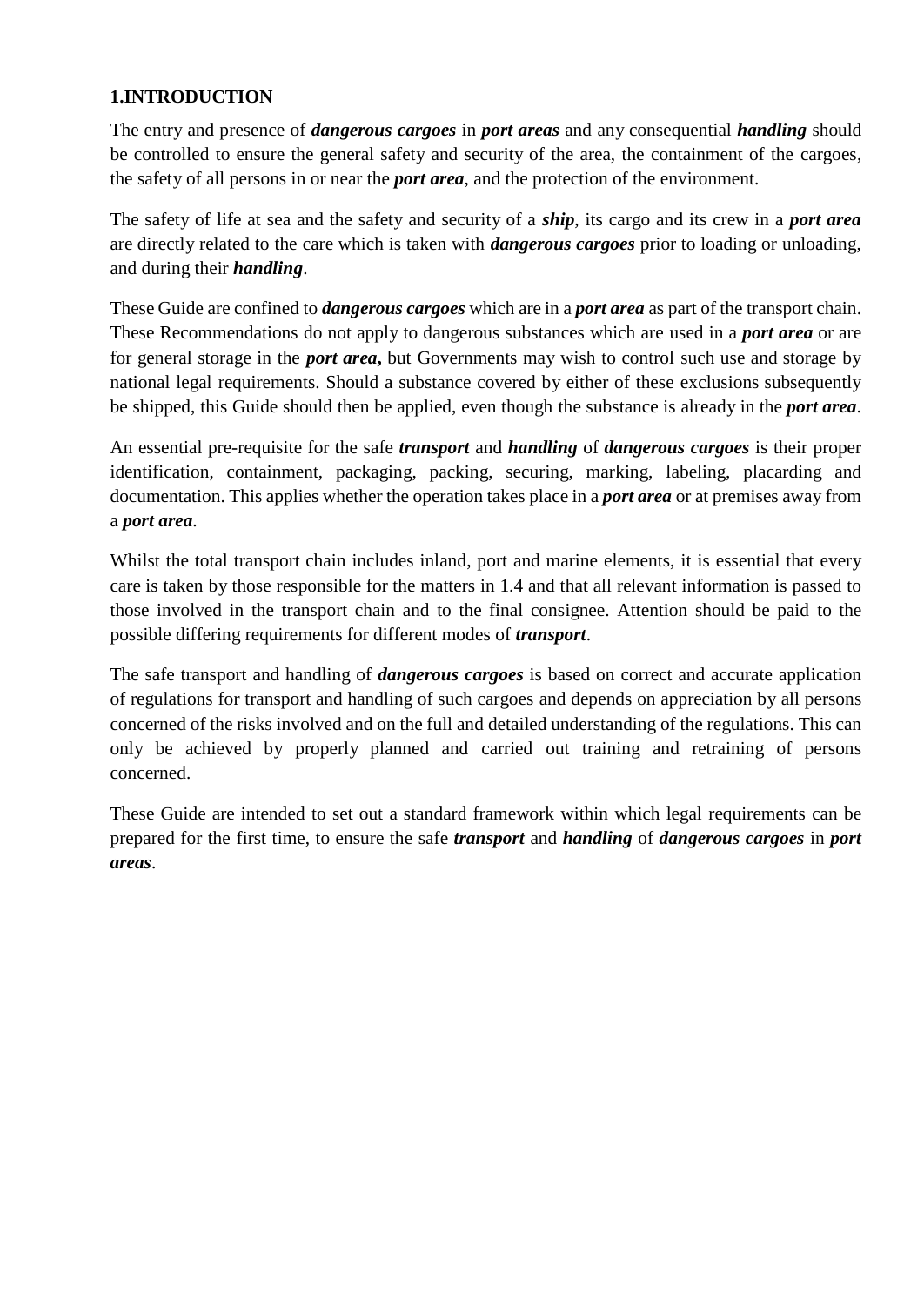# **PORT FACILITY INFORMATION FORM**

| $\mathbf{1}$            | Port Facility Operator name / title                                                                           | GÜBRE FABRİKALARI T.A.Ş.                                                                                                                                                      |  |  |  |
|-------------------------|---------------------------------------------------------------------------------------------------------------|-------------------------------------------------------------------------------------------------------------------------------------------------------------------------------|--|--|--|
| $\overline{2}$          | Port Facility Operator contact info(adress,<br>telephone, faks, e-mail and web)                               | Nida Kule Merdivenköy Mah. Bora Sok. No:1 Kat:12-<br>30-31 Kadıköy-İstanbul<br>Tel: +90-216-468 5050 Fax: +90-216-407 1011<br>gubretas@gubretas.com.tr<br>www.gubretas.com.tr |  |  |  |
| 3                       | Port Facility Name                                                                                            | GÜBRE FABRİKALARI T.A.Ş<br>YARIMCA TESİSLERİ MÜDÜRLÜĞÜ                                                                                                                        |  |  |  |
| $\overline{\mathbf{4}}$ | Province                                                                                                      | <b>KOCAELİ</b>                                                                                                                                                                |  |  |  |
| 5                       | Port Facility contact info (adress,<br>telephone, faks, e-mail and web)                                       | Atalar Mah. Hayat Sok. no:24 Körfez - Kocaeli<br>Tel: +90-262-528 4640 Fax: +90-262-528 2131<br>gubretas@gubretas.com.tr<br>www.gubretas.com.tr                               |  |  |  |
| 6                       | Geographical region                                                                                           | Marmara Bölgesi                                                                                                                                                               |  |  |  |
| 7                       | Connected Harbour Masters Office and<br>contact info                                                          | Kocaeli Liman Başkanlığı<br>Tel:+90-262-528 3754<br>Fax:+90-262-528 4790                                                                                                      |  |  |  |
| 8                       | Connected Mayoral and contact info                                                                            | Körfez Belediye Başkanlığı<br>Tel:+90-262-5128 2302<br>Fax:+90-262-528 5422                                                                                                   |  |  |  |
| $\boldsymbol{9}$        | Connected Organized Industrial Zone or<br>Free Zone Name                                                      | -----                                                                                                                                                                         |  |  |  |
| 10                      | <b>Coastal Plant Operating / Provisional</b><br>Operating Permit Certificate validity date                    | 15.06.2021                                                                                                                                                                    |  |  |  |
| 11                      | Coastal Plant Annual Status (X)                                                                               | 3rd parties<br>Own Cargo and<br>Own Cargo<br>3rd parti escargo<br>$(\ldots)$<br>$(\ldots)$<br>(X)                                                                             |  |  |  |
| 12                      | Plant Manager's name and contact info<br>(telephone, faks, e-mail)                                            | <b>Nihat DELLAL</b><br>+90-262-528 4640 (2000)<br>ndellal@gubretas.com.tr                                                                                                     |  |  |  |
| 13                      | Dangerous operation Responsible Person<br>of the facility, name and contact info<br>(telephone, faks, e-mail) | Ayhan SÖĞÜT<br>Tel:+90-549-747 1536<br>Fax:+90-262-528 2131<br>asogut@ gubretas.com.tr                                                                                        |  |  |  |
| 14                      | Dangerous Goods Adviser of the Facility,<br>name and contact info (telephone, faks, e-<br>mail)               | Vildan SAVAŞ<br>Tel: +90-535-601 8815                                                                                                                                         |  |  |  |
| 15                      | Navigational coordinates                                                                                      | E: $4515196,618 - 476251,433$<br>W: 4515252,943 - 475955,891                                                                                                                  |  |  |  |
| 16                      | Handling Dangerous cargoes (MARPOL-I,<br>IMDG Code, IBC Code, IGC Code,<br>IMSBC Code, Grain Code, TDC Code)  | UN1805 Phosphoric Acid<br>UN1830 Sulphuric Acid<br>UN2067 Ammonium Nitrate<br>UN1005 Ammonia                                                                                  |  |  |  |
| 17                      | Type of vessel can be berth the facilty                                                                       | <b>Bulk Carrier</b><br>General Cargo Ship<br><b>Chemical Tanker</b><br>Liquified Gas Carrier (Ammonia)                                                                        |  |  |  |
| 18                      | Distance to main road (kilometre)                                                                             | 0,3km                                                                                                                                                                         |  |  |  |
| 19                      | Distance to railway (kilometre) or railway<br>connection (Yes/No)                                             | (yes)                                                                                                                                                                         |  |  |  |
| 20                      | Nearest Airport name and distance<br>(kilometre)                                                              | Sabiha Gökçen Airport 45 km                                                                                                                                                   |  |  |  |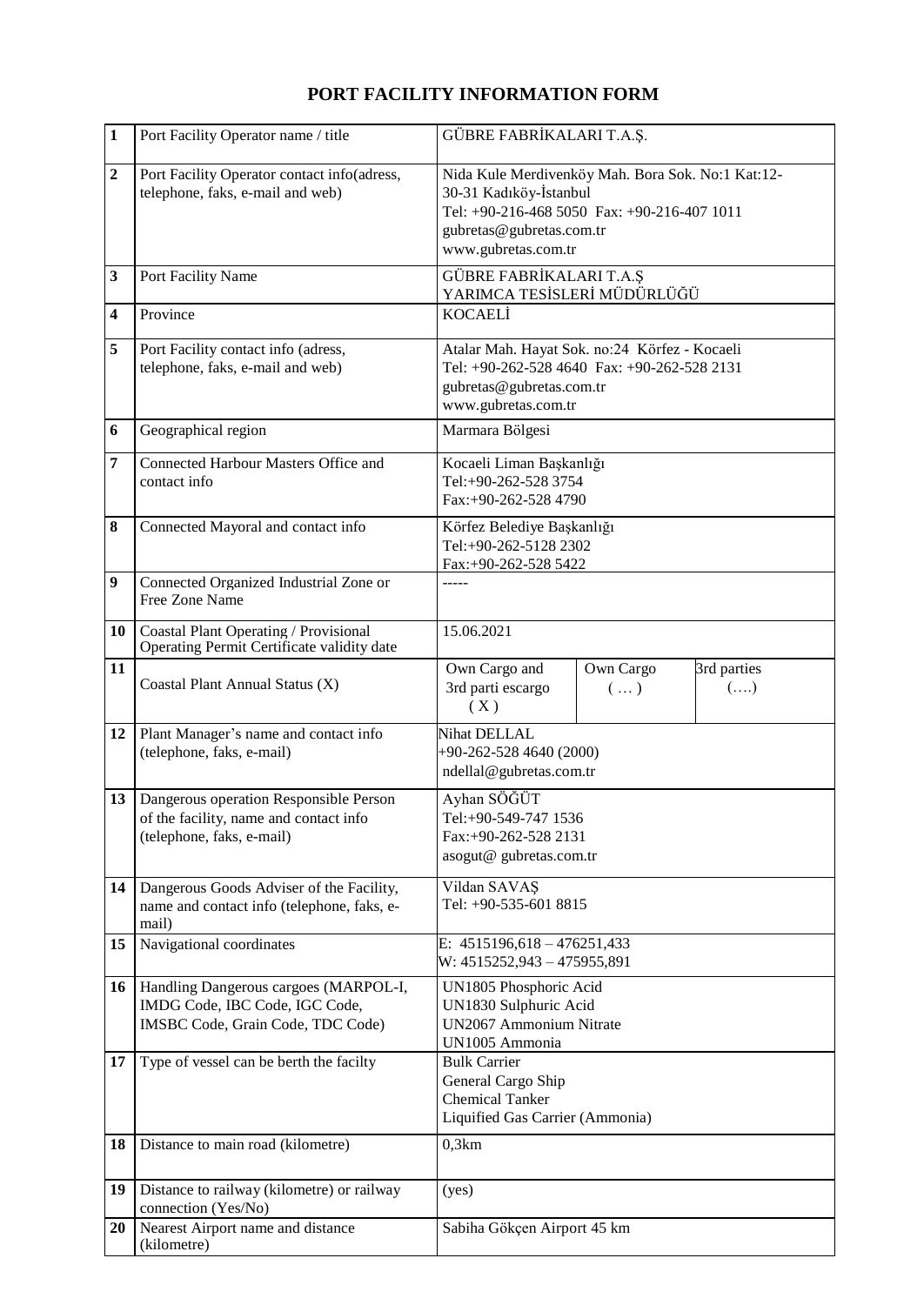| 21                                          | Cargo handling Capacity                                                                                 | (Ton/Year; TEU/Year; Araç/Year)          |                                           | 750.000 ton/year                   |                |                                                                                                                                             |        |                                                                |  |
|---------------------------------------------|---------------------------------------------------------------------------------------------------------|------------------------------------------|-------------------------------------------|------------------------------------|----------------|---------------------------------------------------------------------------------------------------------------------------------------------|--------|----------------------------------------------------------------|--|
| 22                                          | Handling scrap Cargo?                                                                                   |                                          |                                           |                                    | N <sub>o</sub> |                                                                                                                                             |        |                                                                |  |
| 23                                          |                                                                                                         | Have Border cross? (Yes/No)              |                                           |                                    | Yes            |                                                                                                                                             |        |                                                                |  |
| 24                                          | Have bonded area (Yes/No)                                                                               |                                          |                                           |                                    |                | Yes                                                                                                                                         |        |                                                                |  |
| 25                                          | Cargo handling equipment and capacities?                                                                |                                          |                                           |                                    |                | Dry Cargo: Crane and Belt System<br>Liquid Cargo: Pipe Line                                                                                 |        |                                                                |  |
| 26                                          | Cargo Storage Tank capacity (m3)                                                                        |                                          |                                           |                                    |                | $44.000 \text{ m}^3$                                                                                                                        |        |                                                                |  |
| 27                                          | Open storage area $(m2)$                                                                                |                                          |                                           |                                    |                |                                                                                                                                             |        |                                                                |  |
| 28                                          |                                                                                                         | Semi open storage area (m <sup>2</sup> ) |                                           |                                    | $---$          |                                                                                                                                             |        |                                                                |  |
| 29                                          | Covered storage area (m <sup>2</sup> )                                                                  |                                          |                                           |                                    |                | 25.434m <sup>2</sup>                                                                                                                        |        |                                                                |  |
| 30                                          | The designated area for fumigation and / or<br>removal from fumigation $m^2$ )                          |                                          |                                           |                                    |                | $---$                                                                                                                                       |        |                                                                |  |
| 31                                          | Pilotage and towage services provider's<br>name and contact info                                        |                                          |                                           |                                    |                | ANKAŞ - Anadolu Klavuzluk A.Ş.<br>Tel:+90-262 528 33 00<br>Fax:+90-262 528 53 72<br>yarimcapilot@ankaspilot.com<br>operasyon@ankaspilot.com |        |                                                                |  |
|                                             |                                                                                                         |                                          |                                           |                                    |                | Marin Römorkör ve Klavuzluk A.Ş.(Marintug)<br>Tel:+90-262 528 14 04<br>Fax:+90-262 528 14 01<br>izmit@marintug.com                          |        |                                                                |  |
| 32                                          |                                                                                                         | Have Security Plan? (Yes/No)             |                                           |                                    | <b>EVET</b>    |                                                                                                                                             |        |                                                                |  |
| 33 <sup>2</sup>                             | Waste Acceptance Facility Capacity (This<br>area will prepare according to accepting<br>type of waste)) |                                          |                                           |                                    |                | Type of waste                                                                                                                               |        | Capacity $(m^3)$                                               |  |
|                                             |                                                                                                         |                                          |                                           |                                    |                | <b>IZAYDAS</b>                                                                                                                              |        |                                                                |  |
|                                             |                                                                                                         |                                          | 34 Characteristics of the Dock / Pier etc |                                    |                |                                                                                                                                             |        |                                                                |  |
| Dock / Pier<br>No                           |                                                                                                         | Length<br>(metre)                        | Width<br>(metre)                          | Maksimum<br>water level<br>(metre) |                | Minimum water<br>level<br>(metre)                                                                                                           |        | Allowable vessels tonage and<br>lenght<br>(DWT or GRT - metre) |  |
| <b>Outer Pier</b>                           |                                                                                                         | 101                                      | 14                                        | 10                                 |                | 8                                                                                                                                           |        | 23.000 - 174                                                   |  |
| Dock<br>(Phase 1)                           |                                                                                                         | 200                                      | 27                                        | 17,5                               |                | 16,5                                                                                                                                        |        | $40.000 - 200$                                                 |  |
| Pipe Line name (If exist)                   |                                                                                                         |                                          |                                           | Count<br>(piece)                   |                | Length<br>(metre)                                                                                                                           |        | Diameter<br>(inç)                                              |  |
| Phosphoric Acid Line (Pier)<br>1            |                                                                                                         |                                          |                                           |                                    | 135            |                                                                                                                                             | 8"     |                                                                |  |
| Sulphuric Acid Line (Pier)<br>$\mathbf{1}$  |                                                                                                         |                                          |                                           |                                    | 170            |                                                                                                                                             | 8"     |                                                                |  |
| Phosphoric Acid Line (Dock)<br>$\mathbf{1}$ |                                                                                                         |                                          |                                           |                                    | 320            |                                                                                                                                             | $10$ " |                                                                |  |
| Sulphuric Acid Line (Dock)                  |                                                                                                         |                                          |                                           | $\mathbf{1}$                       |                | 320                                                                                                                                         |        | $10$ "                                                         |  |
| Ammonia Line (Dock)                         |                                                                                                         |                                          |                                           | $\mathbf{1}$                       |                | 180                                                                                                                                         |        | 16"                                                            |  |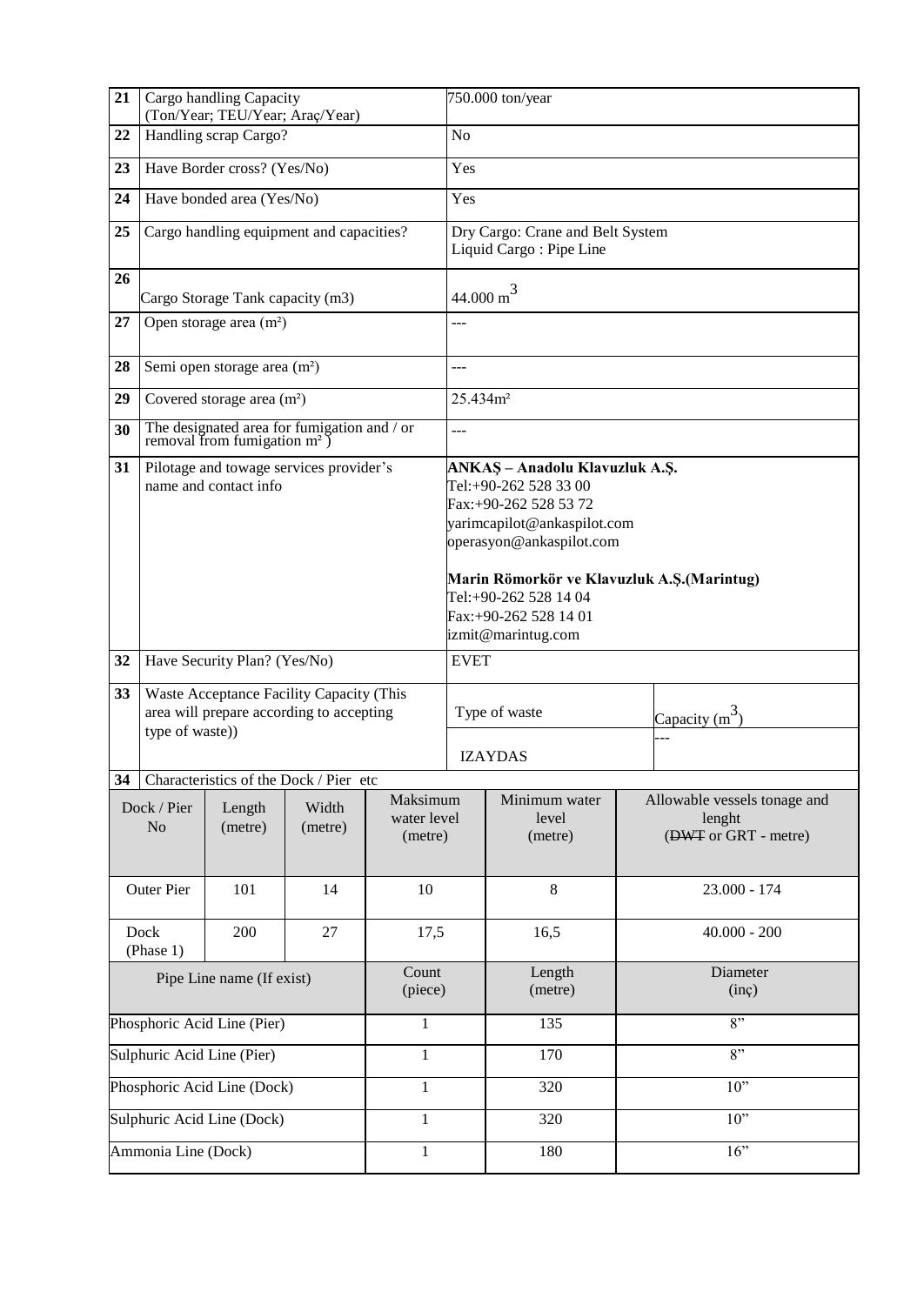#### **2. APPLICATION AND DEFINITIONS**

## **2.1 Application**

These guide apply to the entry and presence of *dangerous cargoes* in *port areas* both on ship and on shore. It is intended that they should be made applicable to any *ship* visiting a port irrespective of its flag. They shouldn't apply to *ships'stores,* equipment, troop and warships.

## **2.2 Definitions**

For the purpose of these Guide, the following definitions apply:

*Berth* means any dock, pier, jetty, quay, wharf, marine terminal or similar structure (whether floating or not) at which a ship may tie up. It includes any plant or premises, other than a ship, used for purposes ancillary or incidental to the loading or unloading of dangerous cargoes.

*Berth operator* means any person or body of persons who has for the time being the day-to-day control of the operation of a berth.

*Bulk* means cargoes which are intended to be carried without any intermediate form of containment in a cargo space which is a structural part of a ship or in a tank permanently fixed in or on a ship.

*Cargo interests* means a consignor (shipper), carrier, forwarder, consolidator, packing center or any person, company or institution involved in any of the following activities: identification, containment, packaging, packing, securing, marking, labeling, placarding or documentation, as appropriate, of dangerous cargoes for receipt by a port and transport by sea and having control over the cargo at any time.

*Certificate of Fitness* means a certificate issued by or on behalf of an Administration in accordance with the relevant codes for the construction and equipment of a type of ship certifying that the construction and equipment of the ship are such that certain specified dangerous cargoes may be carried in that ship.

**Dangerous cargoes** means any of the following cargoes, whether packaged, carried in bulk packaging's or in bulk properties that alone or following contact with other substances, including air or water, can cause harm to humans, animals, property or the environment within the scope of the following instruments:

– oils covered by Annex I of MARPOL 73/78;

– gases covered by the Codes for the Construction and Equipment of Ships Carrying Liquefied Gases in Bulk;

– noxious liquid substances/chemicals, including wastes, covered by the Codes for the Construction and Equipment of Ships Carrying Dangerous Chemicals in Bulk and Annex II of MARPOL 73/78;

– solid bulk materials possessing chemical hazards and solid bulk materials hazardous only in bulk (MHBs), including wastes, covered by group B schedules in the Code of Safe Practice for Solid Bulk Cargoes (BC Code);

– harmful substances in packaged form (covered by MARPOL A.III); dangerous goods, whether substances, materials or articles (covered by the IMDG Code).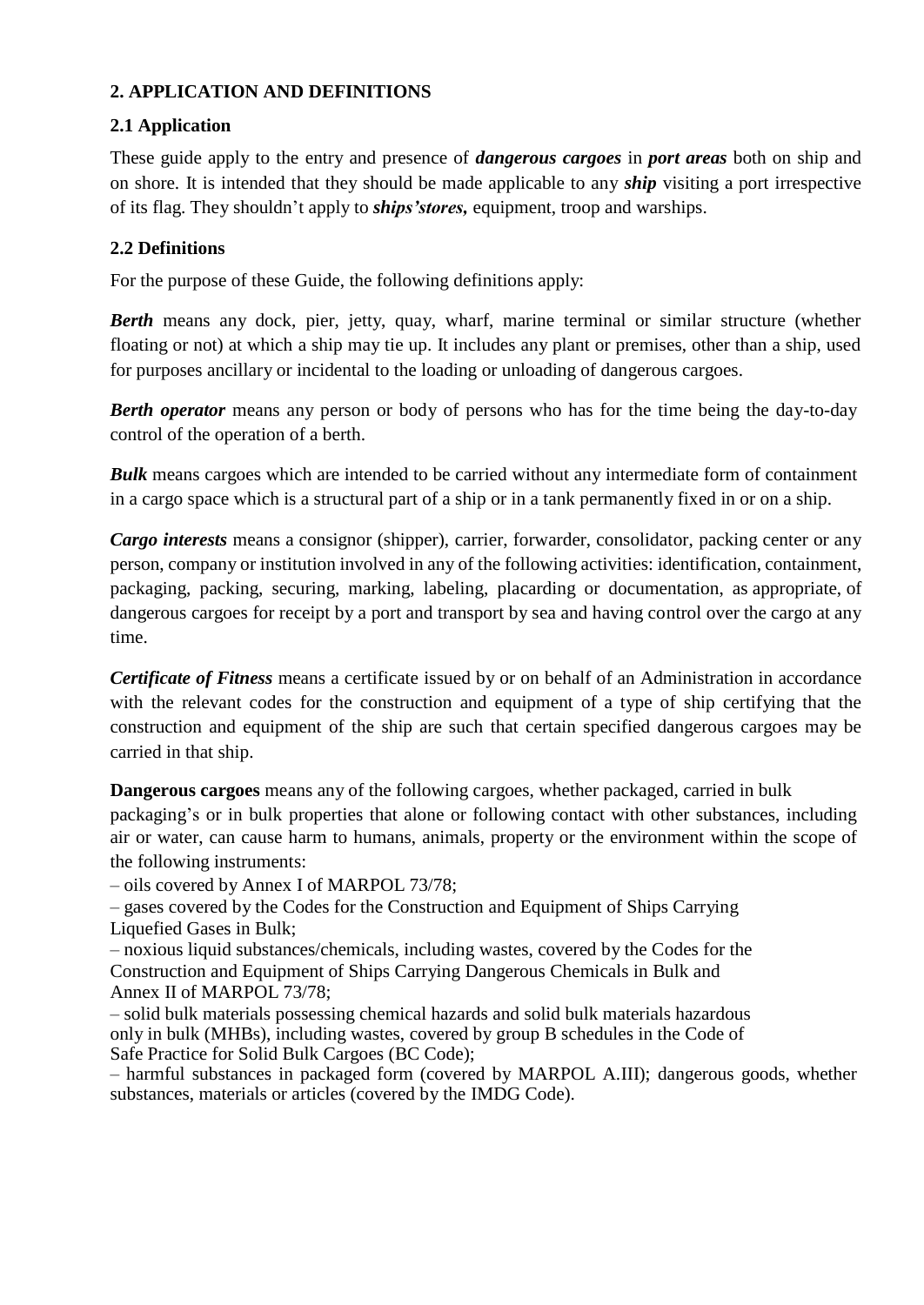*Empty contaminated packaging* Empty packaging that has not been cleaned out is still classified as dangerous goods and must be treated the same way as filled containers with hazardous materials.

**The IMDG Code** is the International Maritime Dangerous Goods Code, issued by UN's international maritime safety division, the International Maritime Organization (IMO)

*Class* means the classification (division into groups) assigned to the dangerous goods when categorizing/distinguishing between different types of hazardous goods.

*UN number* means the number the respective dangerous goods products have been assigned. A list of UN numbers can be found for example in the IMDG Code, among other sources.

*Proper Shipping Name* is the official name designated for the Labelling of the dangerous goods for transportation. This name is also coupled to the UN number.

*Packing Group* indicates the degree of hazard the goods have been assigned for the purposes of protective packaging for transport. There are three levels:

Packing GroupI Extremely hazardous substance Packing GroupII Dangerous substance Packing GroupIII Least hazardous group of regulated substances

*EmS (Emergency Schedules)* The Emergency Response Procedures for Port Handling/Ships Carrying Dangerous Goods are instructions derived from the IMDG Code detailing how to handle certain hazardous substances if an accident occurs.

*MFAG The Medical First Aid Guide* for Use in Accidents Involving Dangerous Goods provides instructions in how to administer First Aid to persons injured by hazardous materials.

*Document of Compliance* means a document issued by or on behalf of an Administration to a ship carrying dangerous goods in packaged form or in solid form in bulk under SOLAS regulation II-2/19.4 as evidence of compliance of construction and equipment with the requirements of that regulation.

*Flexible pipe* means a flexible hose and its end fittings, which may include means of sealing the ends, used for the purpose of transferring dangerous cargoes.

*Handling* means the operation of loading or unloading of a ship, railway wagon, vehicle, freight container or other means of transport, transfer to, from or within a warehouse or terminal area or within a ship or transshipment between ships or other modes of transport and includes intermediate keeping, i.e. the temporary storage of dangerous cargoes in the port area during their transport from the point of origin to their destination for the purpose of changing the modes or means of transport and movement within the port which is part of the transport supply chain for those cargoes.

*Hot work* means the use of open fires and flames, power tools or hot rivets, grinding, soldering, burning, cutting, welding or any other repair work involving heat or creating sparks which may lead to a hazard because of the presence or proximity of dangerous cargoes.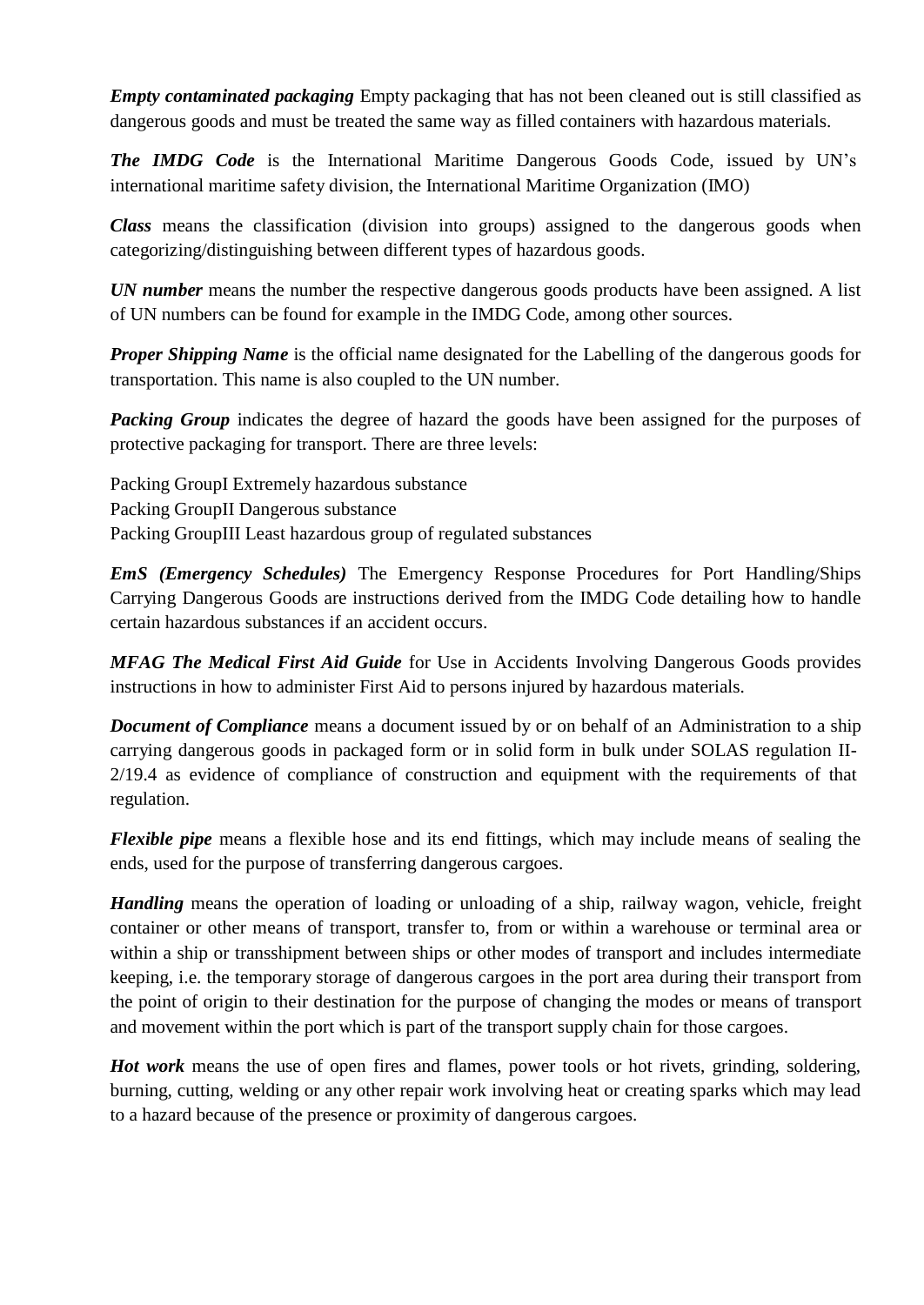*Loading arm* means an articulated hard pipe system and its associated equipment, which may include quick release couplings, emergency release systems or hydraulic power pack, used for the purpose of transferring dangerous cargoes.

*Master* means the person having command of a ship.

*Packing* means the packing, loading or filling of dangerous cargoes into receptacles, intermediate bulk containers (IBCs), freight containers, tank containers, portable tanks, railway wagons, bulk containers, vehicles, ship borne barges or other cargo transport units.

*Pipeline* means all pipes, connections, valves and other ancillary plant, apparatus and appliances in a port provided or used for, or in connection with, the handling of dangerous cargoes, but does not include a flexible pipe, loading arm or any part of a ship's pipes, apparatus or equipment other than the termination of those parts of the ship's pipes, apparatus or equipment to which a flexible pipe is connected.

*Port area* means the land and sea area established by legislation.

*Port authority* means any person or body of persons empowered to exercise effective control in a port area.

*Regulatory authority* means the national, regional or local authority empowered to make legal requirements in respect of a port area and having powers to enforce the legal requirements.

**Responsible person** means a person appointed by a shore side employer or by the master of a ship who is empowered to take all decisions relating to a specific task, having the necessary current knowledge and experience for that purpose and, where required, is suitably certificated or otherwise recognized by the regulatory authority.

**Ship** means any seagoing or non-seagoing water craft, including those used on inland waters, used for the transport of dangerous cargoes.

**Skilled person** means any person having the current knowledge, experience and competence to perform a certain duty.

*Stowage* means the positioning of packages, intermediate bulk containers (IBCs), freight containers, tank containers, portable tanks, bulk containers, vehicles, ship borne barges, other cargo transport units and bulk cargoes on board ships, in warehouses, sheds or other areas.

*Transport* means the movement by one or more modes of transport in port areas.

*Unstable substance* means a substance which, by nature of its chemical make-up, tends to polymerize or otherwise react in a dangerous manner under certain conditions of temperature or in contact with a catalyst. Mitigation of this tendency can be carried out by special transport conditions or by introducing adequate amounts of chemical inhibitors or stabilizers into the product.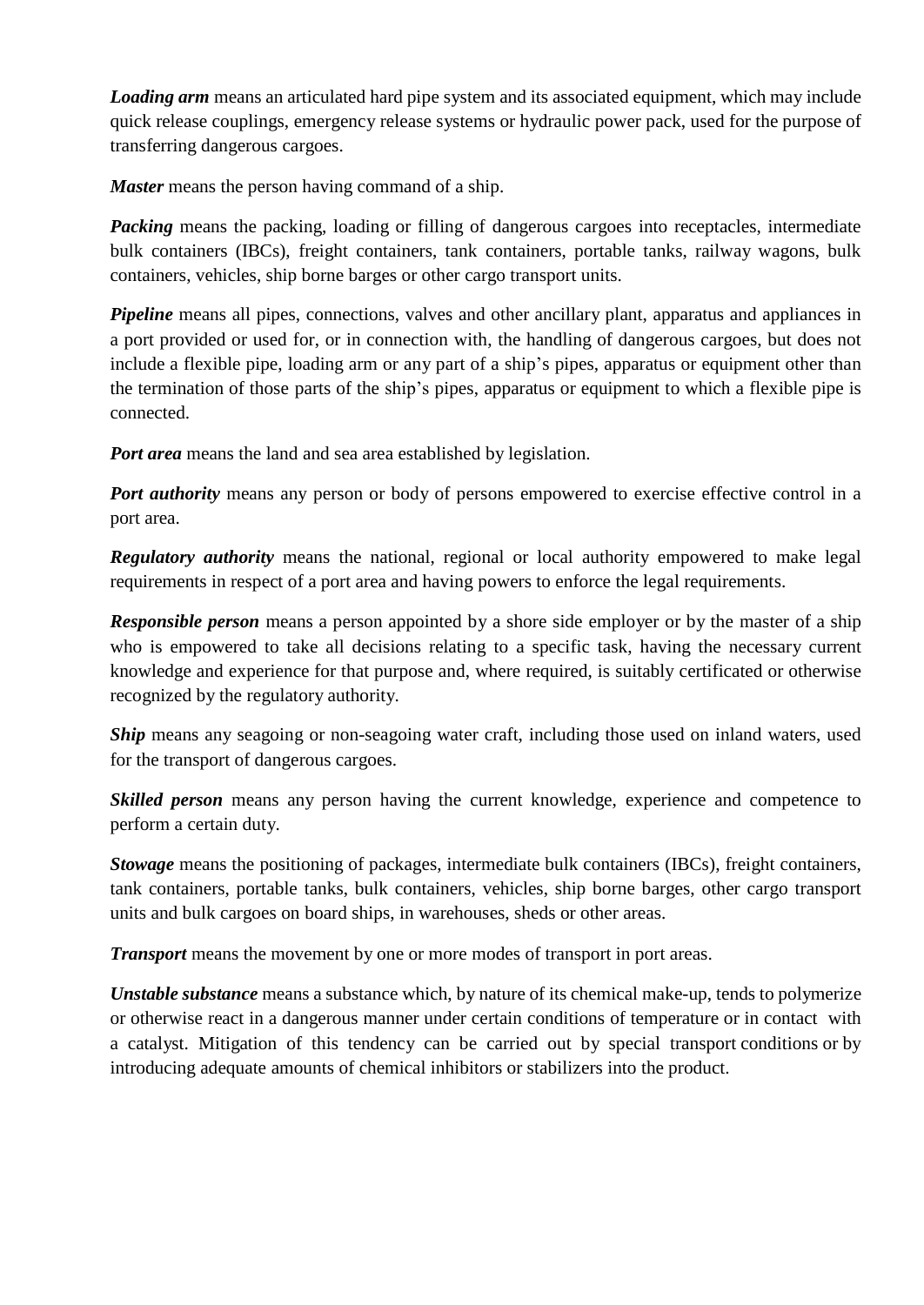# **5. CLASSES OF HAZARDOUS SUBSTANCES, HANDLING, LOADING / DISCHARGE, HANDLING, SEPARATION, STACKING AND STORING**

#### **5.2 CLASS 1 – Explosives**

Class 1 comprises:

.1 explosive substances (a substance which is not itself an explosive but which can form an explosive atmosphere of gas, vapour or dust is not included in class 1), except those which are too dangerous to transport or those where the predominant hazard is one appropriate to another class;

.2 explosive articles, except devices containing explosive substances in such quantity or of such a character that their inadvertent or accidental ignition or initiation during transport shall not cause any effect external to the device either by projection, fire, smoke, heat or loud noise; and

.3 substances and articles not mentioned under .1 and .2 which are manufactured with a view to producing a practical, explosive or pyrotechnic effect.

# **Transport of explosive substances which are unduly sensitive, or so reactive as to be subject to spontaneous reaction, is prohibited.**

Any substance or article having or suspected of having explosive characteristics shall first be considered for classification in class 1 in accordance with the procedures in IMDG 2.1.3. Goods are not classified in class 1 when:

.1 unless specially authorized, the transport of an explosive substance is prohibited because sensitivity of the substance is excessive;

.2 the substance or article comes within the scope of those explosive substances and articles which are specifically excluded from class 1 by the definition of this class; or

.3 the substance or article has no explosive properties.

# **5.2 CLASS 2 – Gases**

5.2.1 A gas is a substance which:

.1 at 50°C has a vapour pressure greater than 300 kPa; or

.2 is completely gaseous at 20°C at a standard pressure of 101.3 kPa.

5.2.2 The transport condition of a gas is described according to its physical state as:

.1 *Compressed gas:* a gas which when packaged under pressure for transport is entirely gaseous at -  $50^{\circ}$ C; this category includes all gases with a critical temperature less than or equal to -50 $^{\circ}$ C;

.2 *Liquefied gas:* a gas which when packaged under pressure for transport is partially liquid at temperatures above -50 °C. A distinction is made between:

*high pressure liquefied gas:* a gas with a critical temperature between -50°C and +65°C, and *low pressure liquefied gas:* a gas with a critical temperature above +65°C;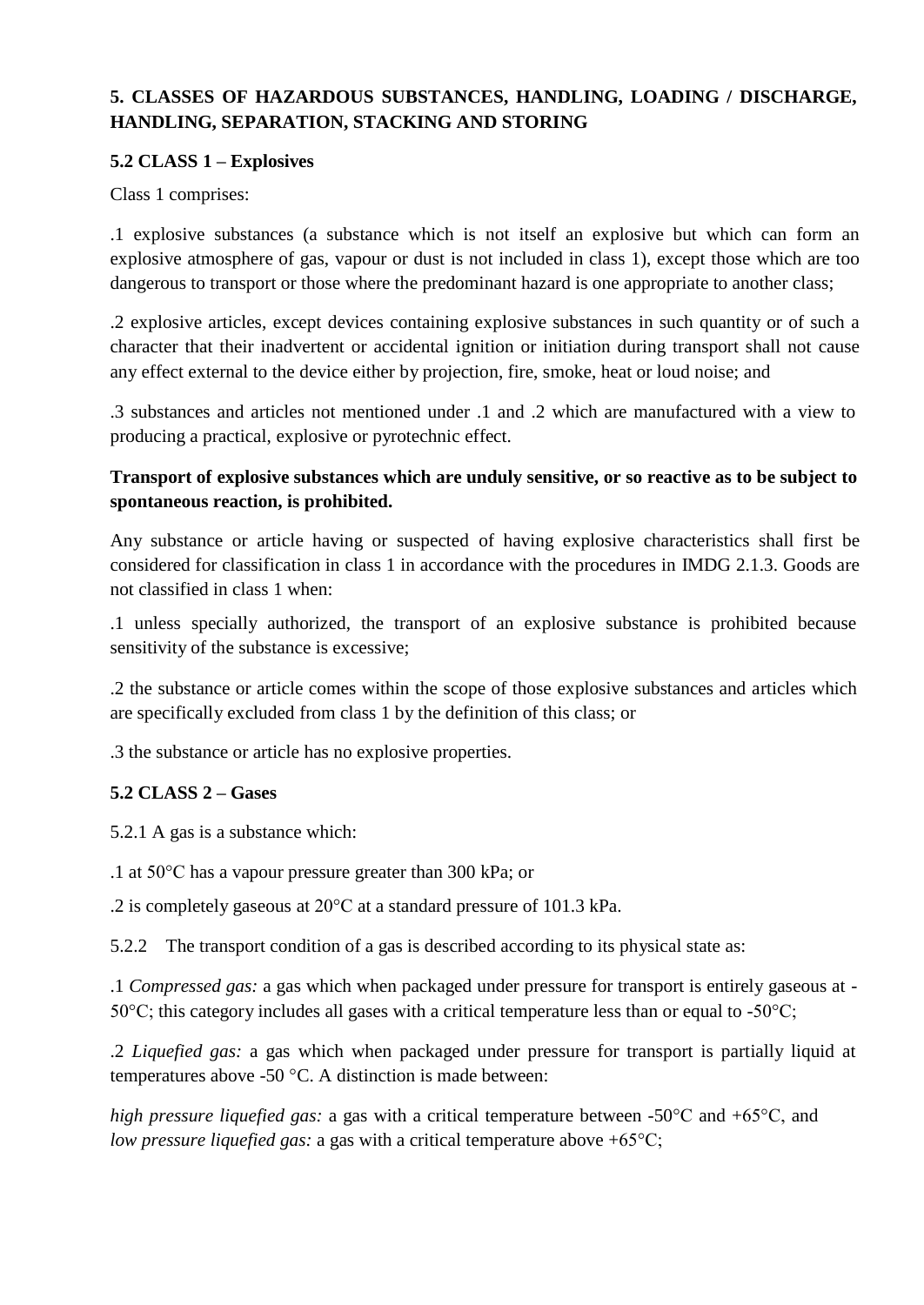.3 *Refrigerated liquefied gas*: a gas which when packaged for transport is made partially liquid because of its low temperature; or

.4 *Dissolved gas:* a gas which when packaged under pressure for transport is dissolved in a liquid phase solvent.

**5.2.3 Class subdivisions** Class 2 is subdivided further according to the primary hazard of the gas during transport:

#### **5.2.31 Class 2.1 Flammable gases**

Gases which at 20°C and a standard pressure of 101.3 kPa:

.1 are ignitable when in a mixture of 13% or less by volume with air; or

.2 have a flammable range with air of at least 12 percentage points regardless of the lower flammable limit. Flammability shall be determined by tests or calculation in accordance with methods adopted by the International Organization for Standardization

### **5.2.3.2 Class 2.2 Non-flammable, non-toxic gases**

Gases which:

.1 are asphyxiant - gases which dilute or replace the oxygen normally in the atmosphere; or

.2 are oxidizing - gases which may, generally by providing oxygen, cause or contribute to the combustion of other material more than air does; or

.3 do not come under the other classes.

# **5.2.3.3 Class 2.3 Toxic gases**

Gases which:

.1 are known to be so toxic or corrosive to humans as to pose a hazard to health; or

.2 are presumed to be toxic or corrosive to humans because they have a  $LC_{50}$  value (as defined in 2.6.2.1) equal to or less than  $5,000 \text{ m} \text{\textsterling} / \text{m}^3$  (ppm).

# **5.3 CLASS 3 - Flammable liquids**

Class 3 includes the following substances:

.1 flammable liquids (see 2.3.1.2 and 2.3.1.3);

.2 liquid desensitized explosives (see 2.3.1.4).

*5.3.1 Flammable liquids* are liquids, or mixtures of liquids, or liquids containing solids in solution or suspension (such as paints, varnishes, lacquers, etc., but not including substances which, on account of their other dangerous characteristics, have been included in other classes) which give off a flammable vapour at or below 60°C closed-cup test (corresponding to 65.6°C open-cup test), normally referred to as the "flashpoint". This also includes:

.1 liquids offered for transport at temperatures at or above their flashpoint; and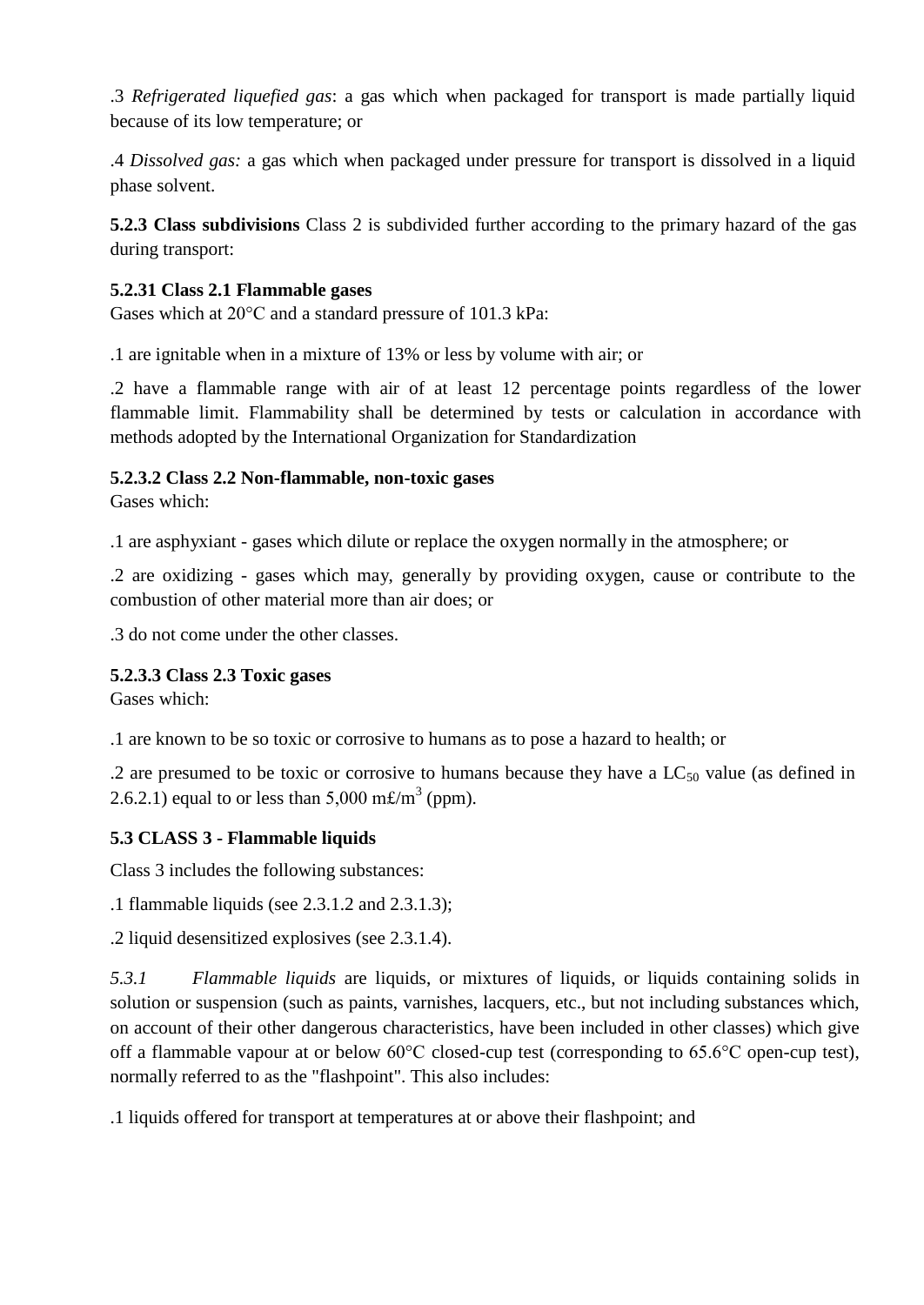.2 substances transported or offered for transport at elevated temperatures in a liquid state, which give off a flammable vapour at temperatures equal to or below the maximum transport temperature.

5.3.2 *Liquid desensitized explosives* are explosive substances which are dissolved or suspended in water or other liquid substances, to form a homogeneous liquid mixture to suppress their explosive properties. Entries in the Dangerous Goods List for liquid desensitized explosives are UN 1204, UN 2059, UN 3064, UN 3343, UN 3357 and UN 3379.

# **5.4 CLASS 4 - Flammable solids; substances liable to spontaneous combustion; substances which, in contact with water; emit flammable gases**

In this Code, class 4 deals with substances, other than those classified as explosives, which, under conditions of transport, are readily combustible or may cause or contribute to a fire. Class 4 is subdivided as follows:

### **5.4.1 Class 4.1 - Flammable solids**

Solids which, under conditions encountered in transport, are readily combustible or may cause or contribute to fire through friction; self-reactive substances (solids and liquids) which are liable to undergo a strongly exothermic reaction; solid desensitized explosives which may explode if not diluted sufficiently;

#### **5.4.2 Class 4.2 - Substances liable to spontaneous combustion**

Substances (solids and liquids) which are liable to spontaneous heating under normal conditions encountered in transport, or to heating up in contact with air, and being then liable to catch fire;

# **5.4.3 Class 4.3 ~ Substances which, in contact with water, emit flammable gases**

Substances (solids and liquids) which, by interaction with water, are liable to become spontaneously flammable or to give off flammable gases in dangerous quantities.

#### **5.5 CLASS 5 - Oxidizing substances and organic peroxides**

In this Code, class 5 is divided into two classes as follows:

#### **5.5.1 Class 5.1 - Oxidizing substances**

Substances which, while in themselves not necessarily combustible, may, generally by yielding oxygen, cause, or contribute to, the combustion of other material. Such substances may be contained in an article;

#### **5.5.2 Class 5.2 - Organic peroxides**

Organic substances which contain the bivalent -O-O- structure and may be considered derivatives of hydrogen peroxide, where one or both of the hydrogen atoms have been replaced by organic radicals. Organic peroxides are thermally unstable substances which may undergo exothermic selfaccelerating decomposition. In addition, they may have one or more of the following properties:

-be liable to explosive decomposition;

-burn rapidly;

-be sensitive to impact or friction;

-react dangerously with other substances;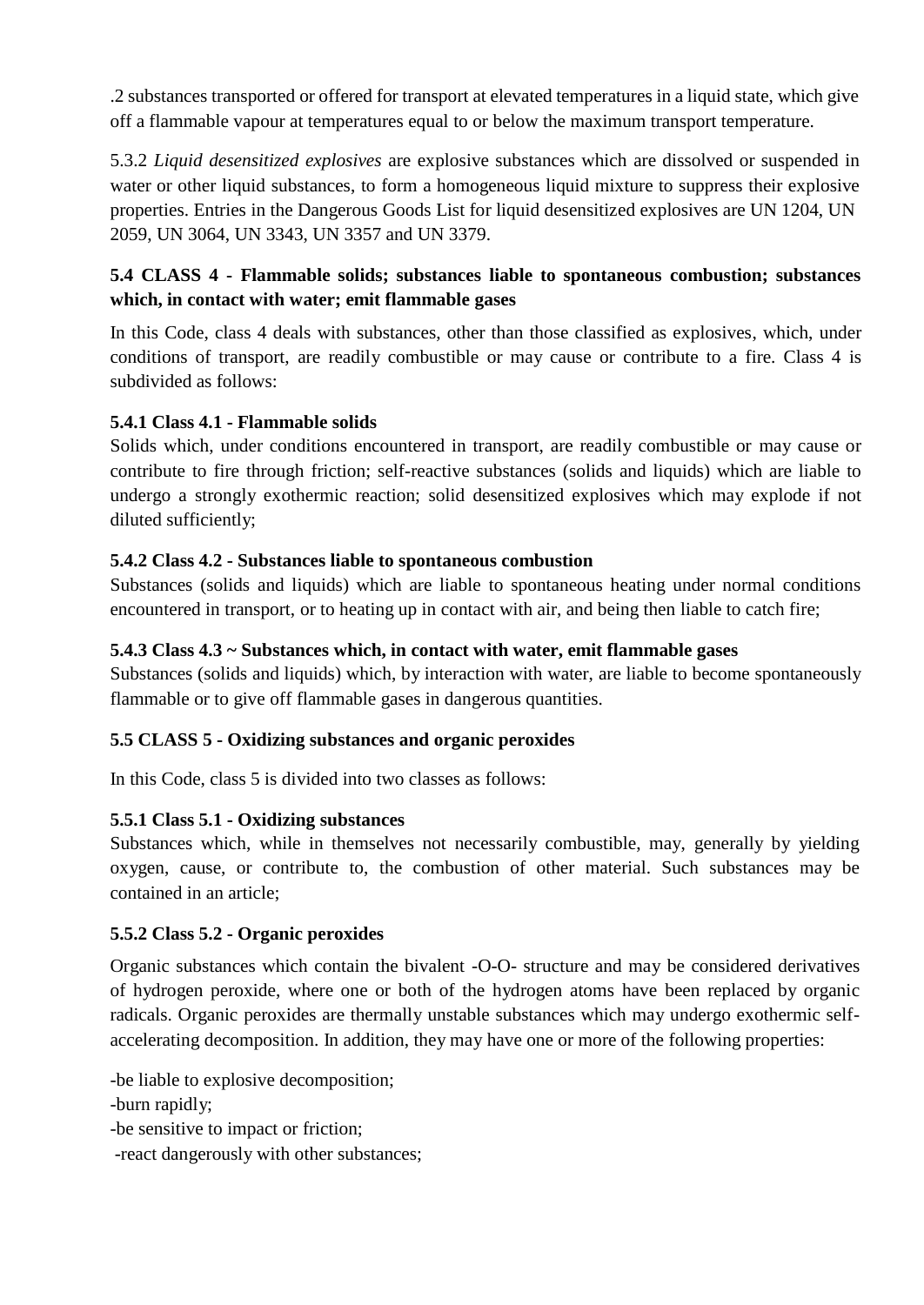-cause damage to the eyes.

#### **5.6 CLASS 6 - Toxic and infectious substances**

Class 6 is subdivided into two classes as follows:

#### **5.6.1 Class 6.1 - Toxic substances**

These are substances liable either to cause death or serious injury or to harm human health if swallowed or inhaled, or by skin contact.

#### **5.6.2 Class 6.2 - Infectious substances**

These are substances known or reasonably expected to contain pathogens. Pathogens are defined as microorganisms (including bacteria, viruses, rickettsiae, parasites, fungi) and other agents such as prions, which can cause disease in humans or animals.

#### **5.7 CLASS 7 - Radioactive material**

*Radioactive material* means any material containing radionuclides where both the activity concentration and the total activity in the consignment exceed the values specified in IMDG KOD 2.7.22.1 to 2.7.2.2.6

*5.7.1 Contamination* means the presence of a radioactive substance on a surface in quantities in excess of 0.4 Bq/cm<sup>2</sup> for beta and gamma emitters and low-toxicity alpha emitters, or 0.04 Bq/cm<sup>2</sup> for all other alpha emitters.

*5.7.2 Non-fixed contamination* means contamination that can be removed from a surface during routine conditions of transport.

*5.7.3 Fixed contamination* means contamination other than non-fixed contamination.

#### **5.8 CLASS 8 - Corrosive substances**

*Class 8 substances (corrosive substances)* means substances which, by chemical action, will cause severe damage when in contact with living tissue or, in the case of leakage, will materially damage, or even destroy, other goods or the means of transport.

In cases where particularly severe personal damage is to be expected, a note to that effect is made in the Dangerous Goods List in chapter 3.2 in the wording "causes (severe) burns to skin, eyes and mucous membranes".

# **5.9 CLASS 9 Miscellaneous dangerous substances and articles and environmentally hazardous substances**

For the purposes of this Code, the environmentally hazardous substances (aquatic environment) criteria contained in this chapter apply to the classification of marine pollutants (see 2.10).

Although the environmentally hazardous substances (aquatic environment) criteria apply to all hazard classes (see 2.10.2.3 and 2.10.2.5), the criteria have been included in this chapter.

5.9.1 *Class 9 substances and articles (miscellaneous dangerous substances and articles)* are substances and articles which, during transport, present a danger not covered by other classes.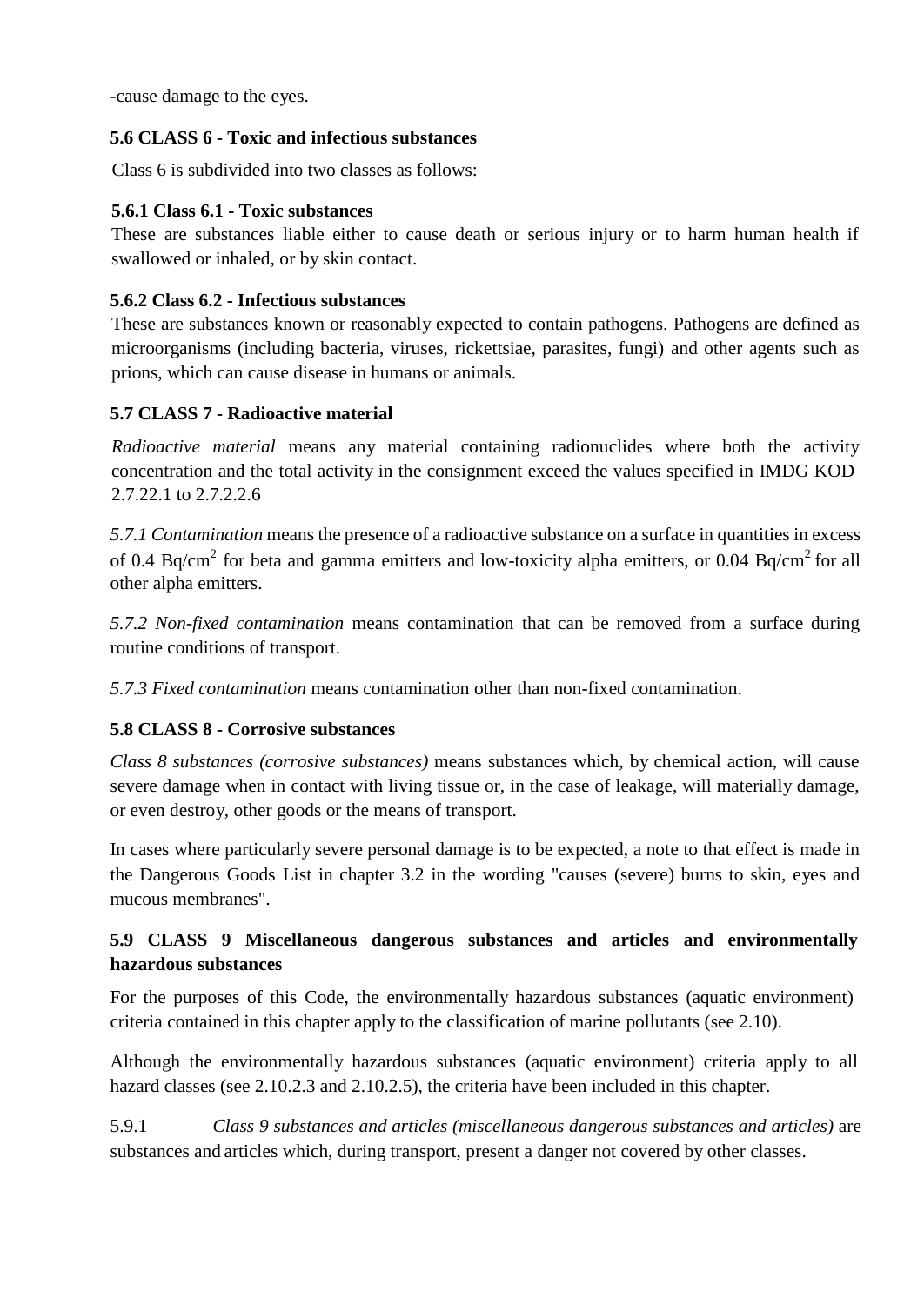#### **6. USE OF PACKAGINGS**

### **6.1Definitions**

*Effectively closed:* liquid-tight closure.

*Hermetically sealed:* vapour-tight closure.

*Securely closed:* so closed that dry contents cannot escape during normal handling; the minimum provisions for any closure.

6.2 Dangerous goods shall be packed in good quality packagings, including IBCs and large packagings, which shall be strong enough to withstand the shocks and loadings normally encountered during transport, including trans-shipment between cargo transport units and between cargo transport units and warehouses as well as any removal from a pallet or overpack for subsequent manual or mechanical handling. Packagings, including IBCs and large packagings, shall be constructed and closed so as to prevent any loss of contents when prepared for transport which may be caused under normal conditions of transport, by vibration, or by changes in temperature, humidity or pressure (resulting from altitude, for example). Packagings, including IBCs and large packagings, shall be closed in accordance with the information provided by the manufacturer. No dangerous residue shall adhere to the outside of packages, IBCs and large packagings during transport. These provisions apply, as appropriate, to new, re-used, reconditioned or remanufactured packagings, and to new, re-used, repaired or remanufactured IBCs, and to new, re-used or manufactured large packagings.

6.3 Parts of packagings, including IBCs and large packagings, which are in direct contact with dangerous goods: .1 shall not be affected or significantly weakened by those dangerous goods; and

.2 shall not cause a dangerous effect, such as catalysing a reaction or reacting with the dangerous goods;

.3 shall not allow permeation of the dangerous goods that could constitute a danger under normal conditions of transport.

Where necessary, they shall be provided with a suitable inner coating or treatment.

6.4 Unless otherwise provided elsewhere in this Code, each packaging, including IBCs and large packagings, except inner packagings, shall conform to a design type successfully tested in accordance with the provisions of IMDG 6.1.5, 6.3.2, 6.5.4 or 6.6.5, as applicable. However, IBCs manufactured before 1 January 2011 and conforming to a design type which has not passed the vibration test of 6.5.6.13 or which was not required to meet the criteria of 6.5.6.9.5.4 at the time it was subjected to the drop test may still be used.

6.5 When filling packagings, including IBCs and large packagings, with liquids,1 sufficient ullage (outage) shall be left to ensure that neither leakage nor permanent distortion of the packaging occurs as a result of an expansion of the liquid caused by temperatures likely to occur during transport.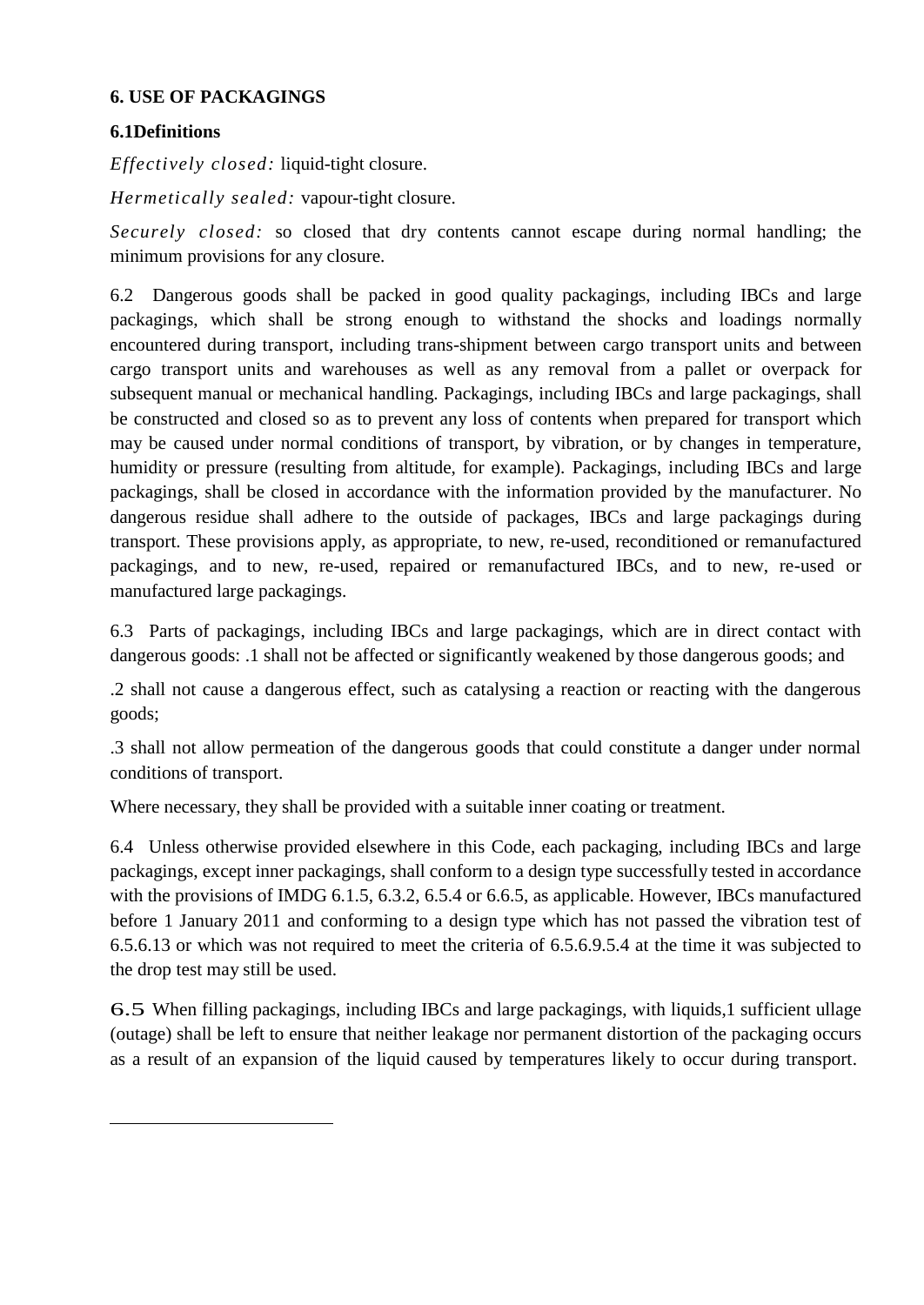Unless specific provisions are prescribed, liquids shall not completely fill a packaging at a temperature of 55°C.

**6.6** Inner packagings shall be packed in an outer packaging in such a way that, under normal conditions of transport, they cannot break, be punctured or leak their contents into the outer packaging. Inner packagings containing liquids shall be packaged with their closures upward and placed within outer packagings consistent with the orientation markings prescribed in 5.2.1.7 of this Code. Inner packagings that are liable to break or be punctured easily, such as those made of glass, porcelain or stoneware or of certain plastics materials, etc., shall be secured in outer packagings with suitable cushioning material. Any leakage of the contents shall not substantially impair the protective properties of the cushioning material or of the outer packaging.

**6.7** Dangerous goods shall not be packed together in the same outer packaging, or in large packagings, with dangerous or other goods if they react dangerously with each other and cause:

- .1 combustion and/or evolution of considerable heat;
- .2 evolution of flammable, toxic or asphyxiant gases;
- .3 the formation of corrosive substances; or
- .4 the formation of unstable substances.

**6.8** Liquids may only be filled into inner packagings which have an appropriate resistance to internal pressure that may be developed under normal conditions of transport.

**6.9** Liquids shall be filled only into packagings, including IBCs, which have an appropriate resistance to the internal pressure that may develop under normal conditions of transport. As the vapour pressure of low-boiling-point liquids is usually high, the strength of receptacles for these liquids shall be sufficient to withstand, with an ample factor of safety, the internal pressure likely to be generated.

# **7. MARKING AND LABELLING OF PACKAGES INCLUDING IBC's**

7.1 Unless provided otherwise in this Code, the Proper Shipping Name for the dangerous goods as determined in accordance with 3.1.2 and the corresponding UN Number, preceded by the letters "UN", shall be displayed on each package. In the case of unpackaged articles, the marking shall be displayed on the article, on its cradle or on its handling, storage or launching device. For goods of division 1.4, compatibility group S, the division and compatibility group letter shall also be marked unless the label for 1.4S is displayed. A typical package marking is:

CORROSIVE LIQUID, ACIDIC, ORGANIC, N.O.S. (caprylyl chloride) UN 3265.

7.2 All package markings required by IMDG Kod5.2.1.1: .

1. shall be readily visible and legible;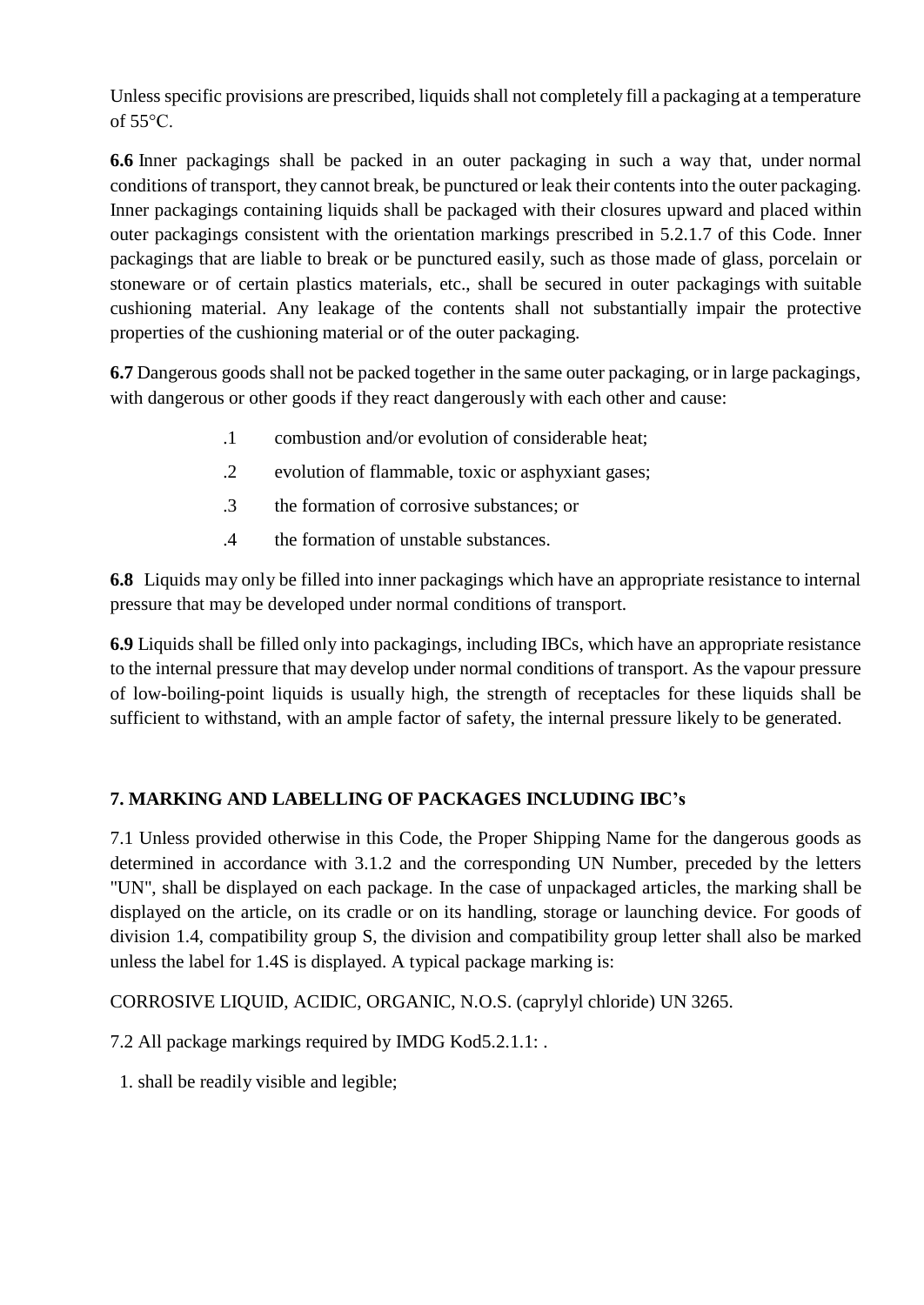2. shall be such that this information will still be identifiable on packages surviving at least three months' immersion in the sea. In considering suitable marking methods, account shall be taken of the durability of the packaging materials used and the surface of the package;

3. shall be displayed on a background of contrasting colour on the external surface of the package;

4. not be located with other package markings that could substantially reduce their effectiveness.

7.3 **The marine pollutant mark** shall be as shown below. For packagings, the dimensions shall be at least 100 mm x 100 mm, except in the case of packages of such dimensions that they can only bear smaller marks.

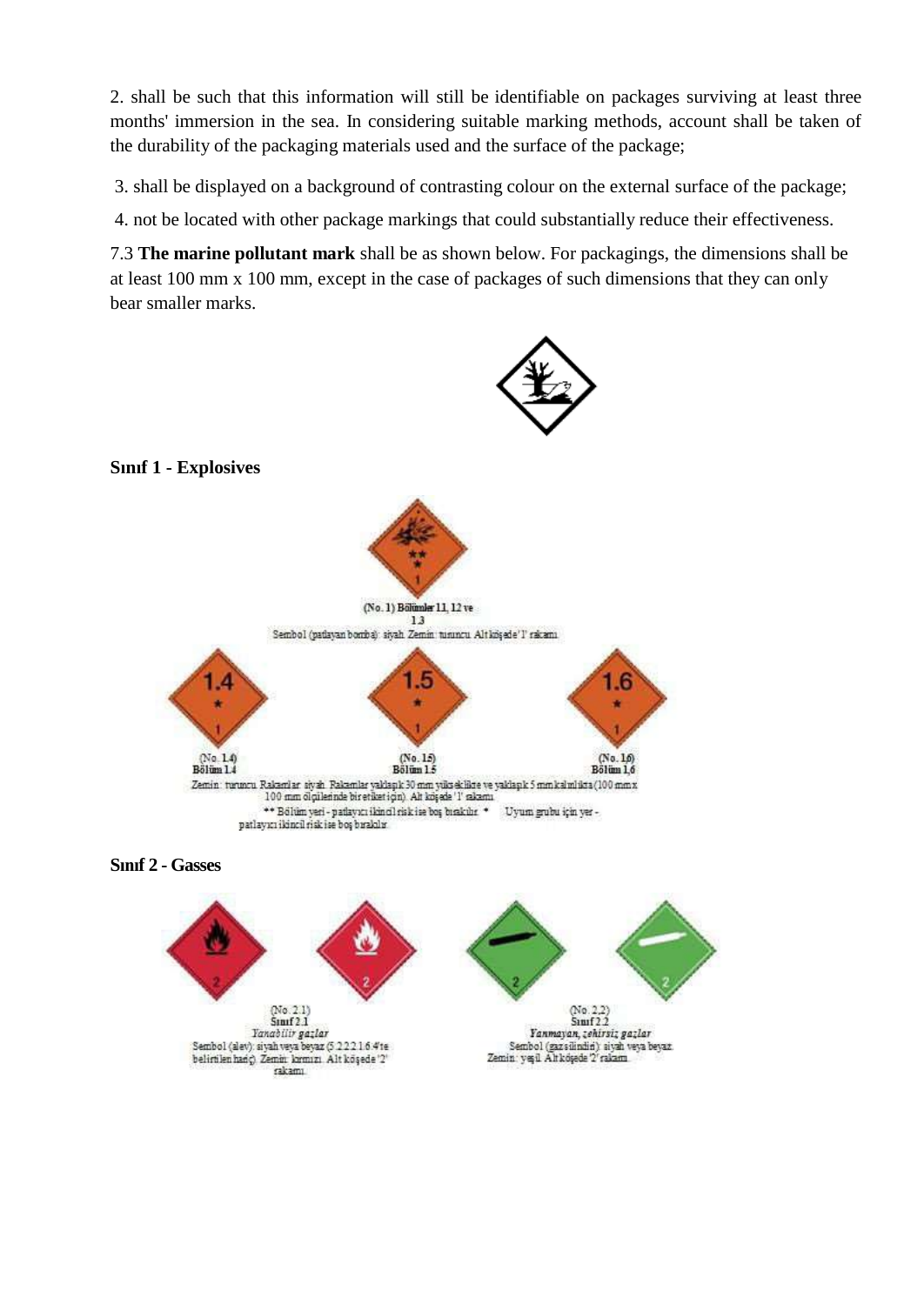

**Sınıf 3 - Flemable Liquids**



# **Sınıf 4 Yanabilir Katılar**







 $(N_0, 4.2)$ <br>Sinif 4.2 Azi yazmığa eğilimli maddeler<br>Sembol (alev): siyah Zemin üst<br>yansı beyaz, alt yansı konmuzi Alt<br>köşede (4' rakamı



```
Sunif 43\begin{array}{l} \textit{S} \mathfrak{u} \textit{ if } \mathfrak{s} \textit{remas} \textit{entig} \textit{[p} \textit{ulg} \textit{v} \textit{un} \textit{r} \textit{or} \textit{g} \textit{urg} \textit{u} \textit{r} \textit{tar} \textit{tan} \\ \textit{madles} \textit{F} \textit{S} \textit{embol} \textit{(alev)} \textit{.} \textit{siy} \textit{ah} \textit{veya} \textit{beyaz} \\ \textit{Zemin: } \textit{maxvi} \textit{.} \textit{Alt} \textit
```
# **Sınıf 5 Oksitleyiciler**



**Sınıf 6 Zehirli Maddeler**

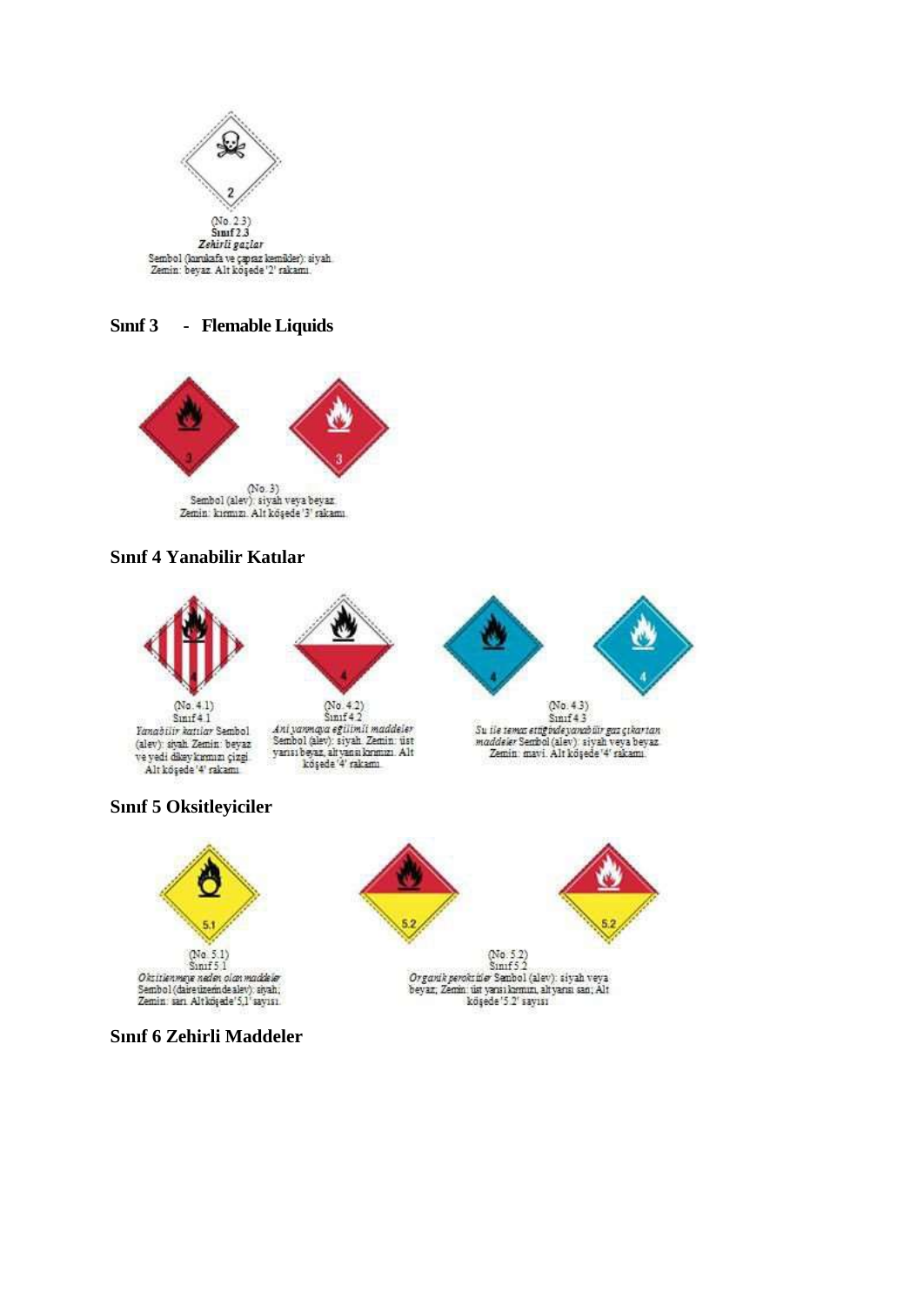

 $(No. 8)$  $\begin{array}{l} \circ \texttt{Sembol}(\texttt{iki cam\! model})\\ \texttt{meta\texttt{zararvwen}}\texttt{swlab}\texttt{.} \texttt{cmin}\texttt{.} \texttt{isit}\texttt{.} \texttt{van}\texttt{.} \texttt{bevar}\texttt{.} \texttt{alt}\texttt{.} \texttt{van}\texttt{.} \end{array}$ Alt köşede '8' rakamı.\*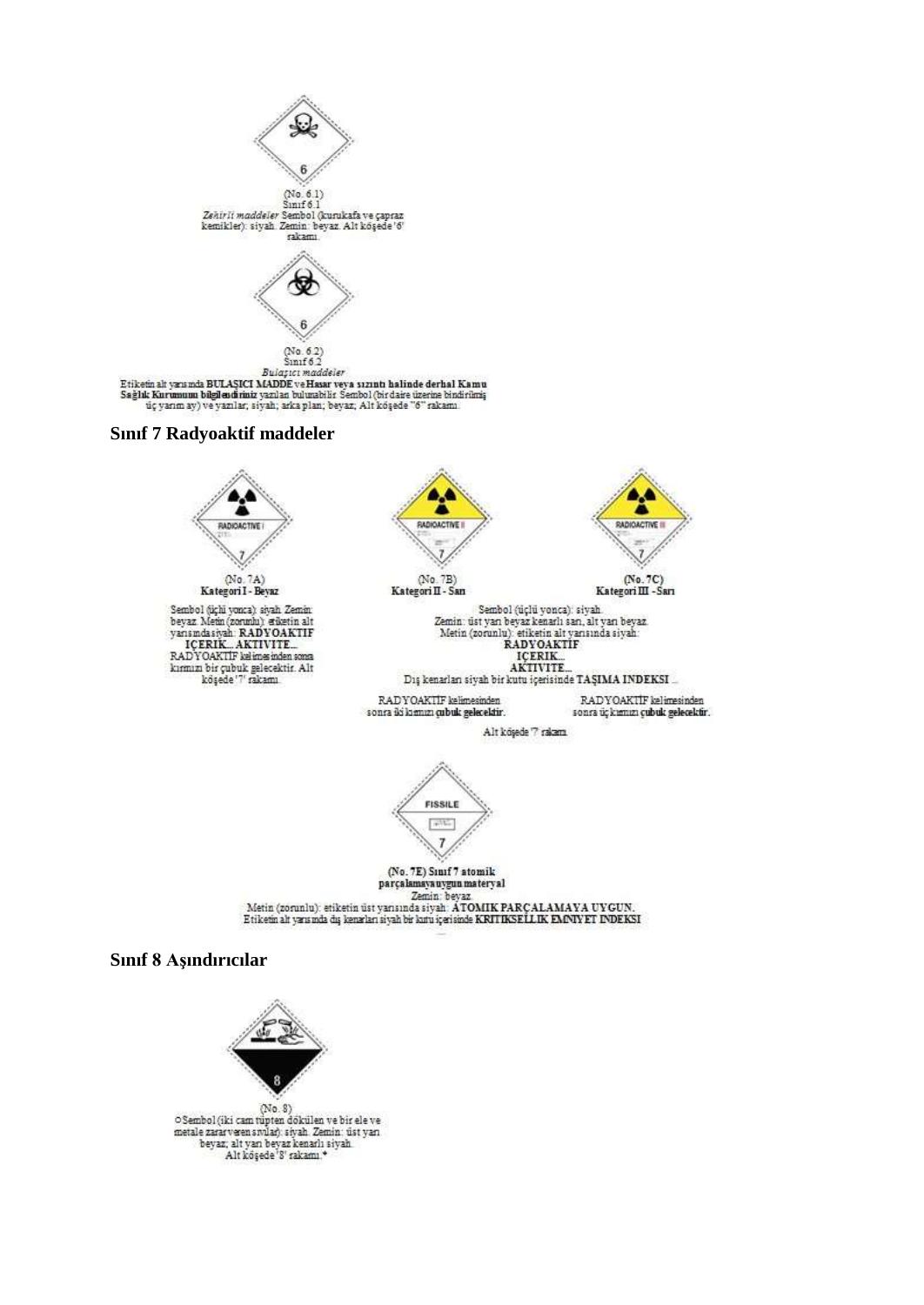#### **Sınıf 9 Diğer Çeşitli maddeler**



#### **12. IN CASE OF EMERGENCY, EMERGENCY PREPAREDNESS AND TO RESPONSE**

Methanol product necessary for the production needs of the plants in adjacent positions in the plant are handled by means of pipeline. Pipelines with storage tanks in the facility received product needs proportion factory production unit is transmitted by a closed pipeline system. Transport containers are used, there is no packaging needs.

**Methanol features**; In the chemical process is a widely used chemical solvent. When completely dissolved into the sea. It is colorless. It can be distinguished by the smell of alcohol. Combustible. Vapor in the air is a little heavier. Forms explosive mixtures with air. It creates toxic gases in case of fire. Burning eyes and to the skin. The liquid portion is slightly floating on the surface of the water so the water.

**12.1** Any accident and chemical spill Spill Emergency Response Plan section formed with neighboring facility at Kocaeli Gulf residents when it comes will be acting in accordance with 5.3.2.

**12.2 Liquid methanol leakage** If there is no fire in the place of a situation that could cause leakage of liquid methanol GÜBRETAŞ Chemical Industry. Generated by the Corporation in accordance with the Emergency Action Plan:

• Mission staff is not removed from the area. Leakage of people who will take the necessary protective mask, wear gloves and other materials,

• The water hose to keep plenty of water on the leak before the water is taken and given,

• If the leak is stopped and absorbed with antistatic chemical absorbents and disposed of in controlled manner.

• The valve must be closed if there is leakage in the area, carefully closed,

• If there is no possibility of leakage is stopped, it will continue to be given plenty of water until methanol is finished. In this case, scuba breathing apparatus is used to enter the leak.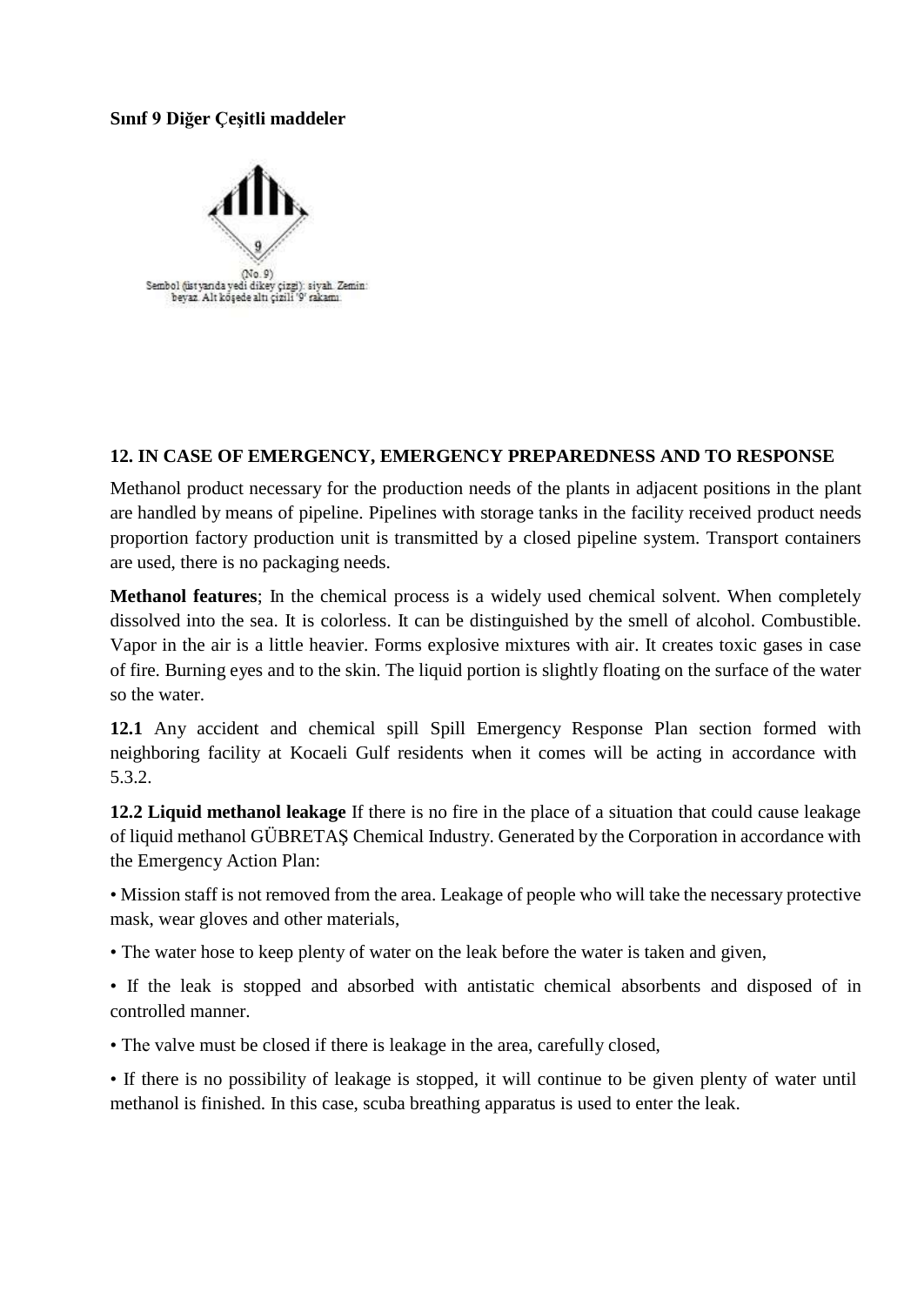• Leakage drain lines to reach blocked. If you get; pool chemical leak valve is closed to prevent the sea to go. IBC filling the tank through the controlled chemical submersible pumps are disposed in such a way.

**12.3 Fire** Tehlikeli yük elleçlemesi yapılan tesiste herhangi bir yangına engel olmak için tüm taraflar bu rehberin 3.bölümünde açıklanan sorumluluklarını yerine getireceklerdir. Bununla birlikte oluşabilecek bir yangın durumunda GÜBRETAŞ Kimya San. A.Ş tarafından oluşturulan Acil Durum Harekat Planı A-Kısmındaki talimatlara uygun müdahale yapılacaktır.

**Metanol Yangını:** metanol tank sahasında yangın algılama ve söndürme sistemi mevcuttur. Herhangi bir tank yangını durumunda sistem alarm verir. Bu durumda tüm tanklara ait sprinkler soğutma sistemi çalışır. Yanan tanka müdahale manueldir. İlgili tanka ait su ve köpük hatlarının vanalarının açılması gerekir.

**12.4 Emergency Departure of the Vessel's** Removal of hazardous cargo float the ship during the operation, to drift to the side where the tank will act in coordination with Gemport Pilotage and Towage station and will take action with the instructions of the Harbour Master.



**12.5 Prohibition of Vehicles** The port area into driveways is prohibited.

**12.6 Security Plan** Hazardous materials are handled and stored pitch to the ISPS Security Plan finished in limited areas and officials are prohibited except for entry and exit.

# **13. GENERAL RULES REGARDING THE OCCUPATIONAL HEALTH AND SAFETY**

This instruction in the writing, whether in this directive or not found hung on workplace bulletin boards or place of business in various parts and Occupational Health that will be real and Safety Rules will be read and comply with these rules.

**13.1**İşç Health and Safety from time to time by the Board to comply with the rules will be reported to you in writing and verbally, and will be participating in term or periodic internal and external training planned by employers.

13.2 to various locations for various purposes workplace;

- o Security
- o Health
- o Prohibition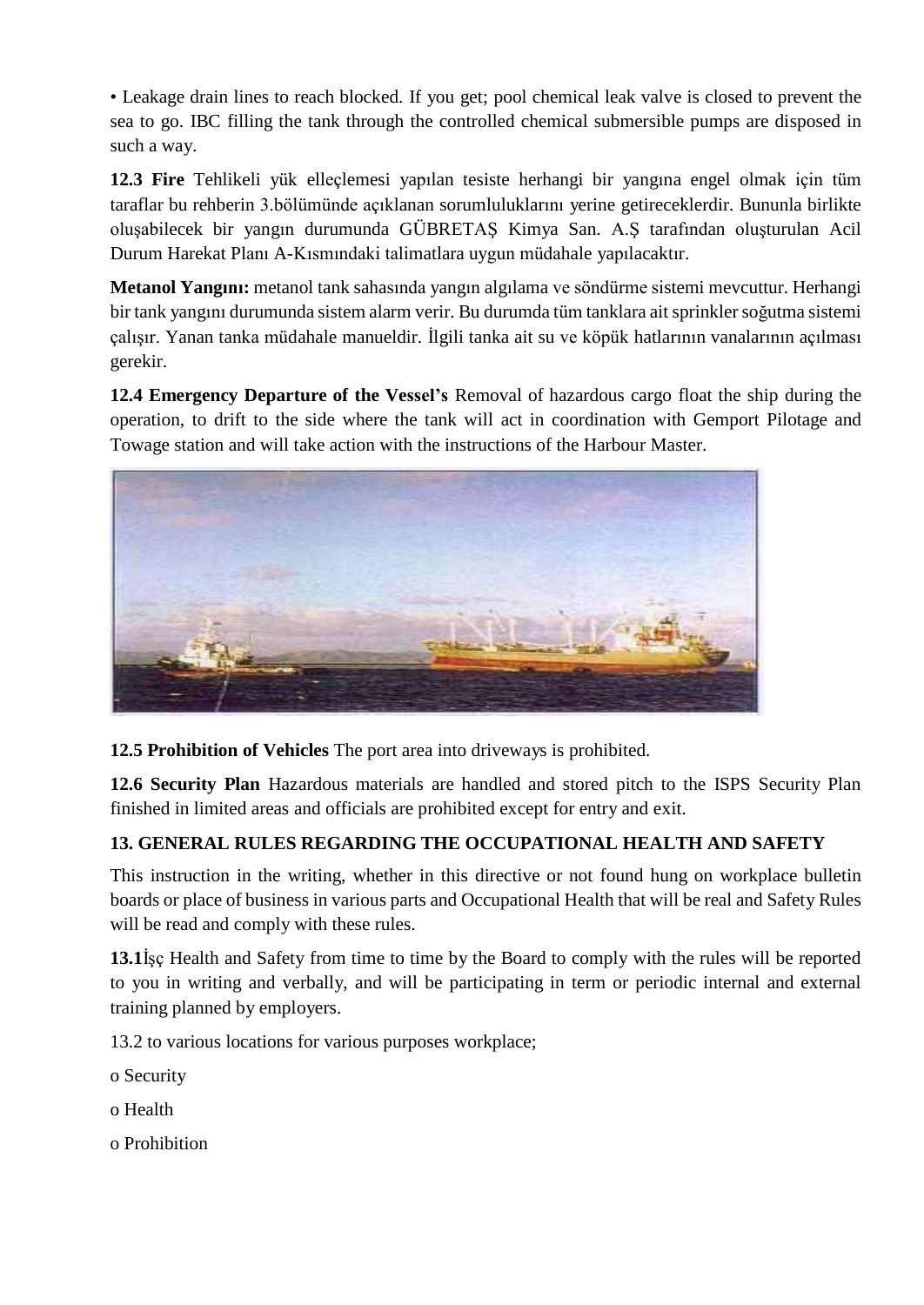o Disclosure

o Mandatory

o Stimulating

o First Aid

o Mark

o Illuminated

o Voice

o Symbol and so on.

Located suspended for safety and health signs must individually be read and comply with the warnings in the plates.

• Place of safety and health signs will be changed without the knowledge and consent of the concerned responsible.

• Your Holiness personal protective equipment such as the need to work; helmets (helmet), safety (safety) belts, gloves, boots, overalls, rubber boots, goggles so. 't use regularly. This material is outdated, if you break or lose by informing your supervisor and the permission will be new to the barn. Things to business need and are very necessary for their own safety at work will be done without the guards ..

• Explosion, fire hazards and glare control, where necessary, to enter without ventilation and leak detection. This places tool to create explosive and flammable environments, tools and equipment shall not be used for.

• Identification of the substance will be used in accordance with the relevant regulations and the manufacturer's instructions for use. These substances corrosive, irritant, toxic, allergic, will be deprived of carcinogenicity and other effects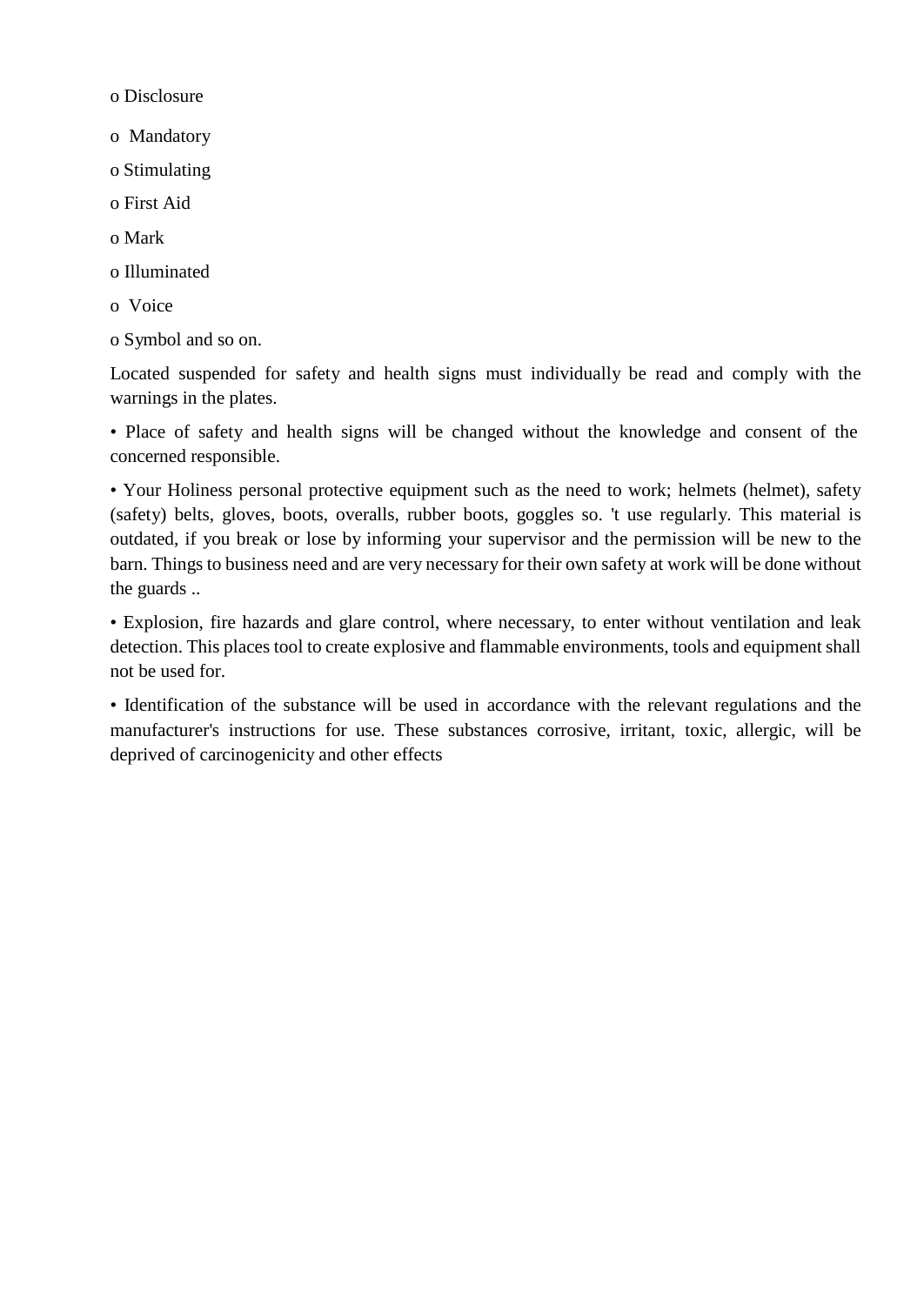**GENERAL CONDITION and FIRE PLAN**

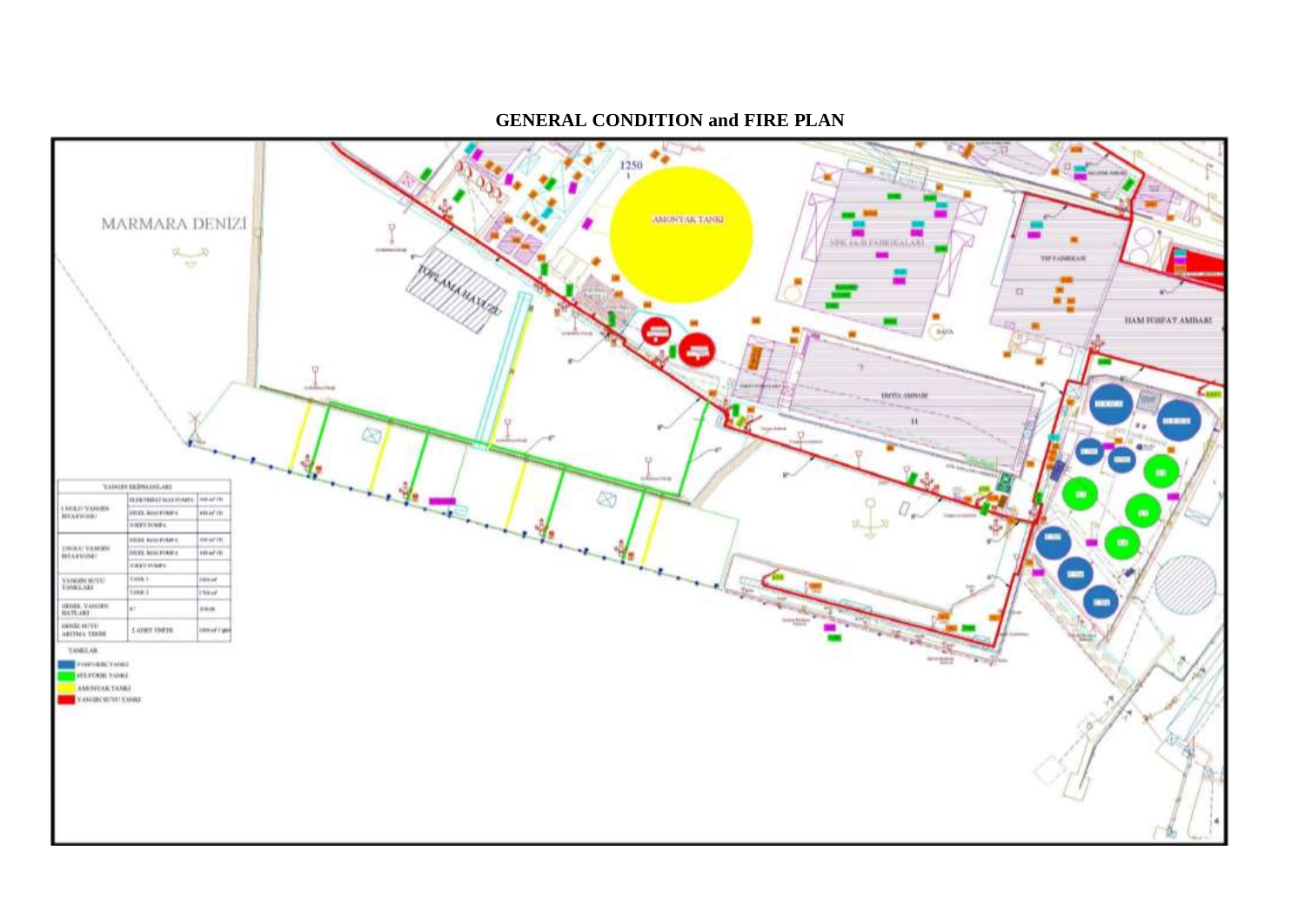#### **EMERGENCY ESCAPE PLAN (I)**